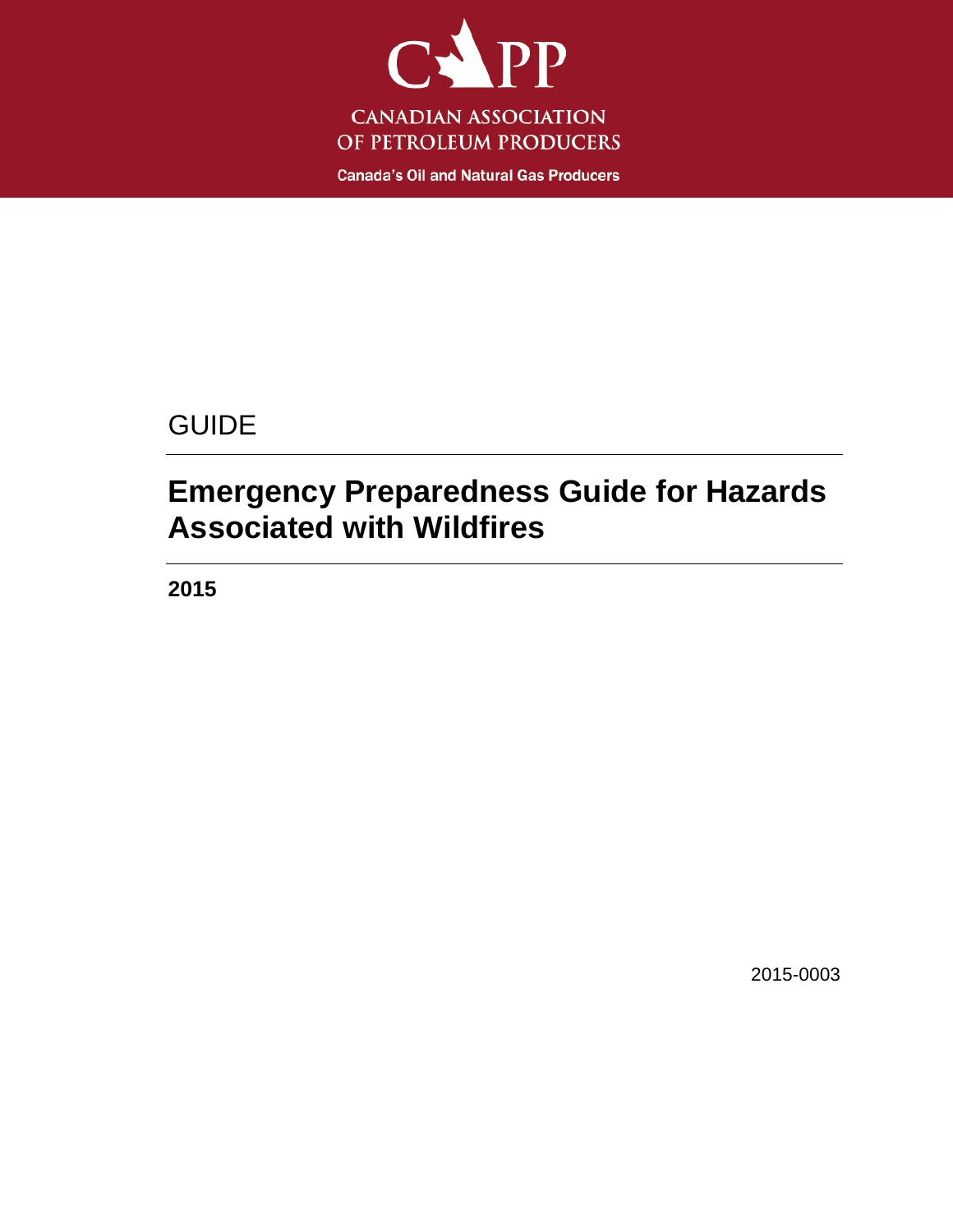The Canadian Association of Petroleum Producers (CAPP) represents companies, large and small, that explore for, develop and produce natural gas and crude oil throughout Canada. CAPP's member companies produce about 90 per cent of Canada's natural gas and crude oil. CAPP's associate members provide a wide range of services that support the upstream crude oil and natural gas industry. Together CAPP's members and associate members are an important part of a national industry with revenues of about \$120 billion a year. CAPP's mission, on behalf of the Canadian upstream oil and gas industry, is to advocate for and enable economic competitiveness and safe, environmentally and socially responsible performance.

#### **Disclaimer**

This publication was prepared by the Canadian Association of Petroleum Producers (CAPP). While it is believed that the information contained herein is reliable under the conditions and subject to the limitations set out, CAPP does not guarantee its accuracy. The use of this report or any information contained will be at the user's sole risk, regardless of any fault or negligence of CAPP or its co-funders.

2100, 350 – 7Avenue S.W. Calgary, Alberta Canada T2P 3N9 Tel 403-267-1100 Fax 403-261-4622

1000, 275 Slater Street Ottawa, Ontario Canada K1P 5H9 Tel 613-288-2126 Fax 613- 236-4280

403, 235 Water Street St. John's, Newfoundland and Labrador Canada A1C 1B6 Tel 709-724-4200 Fax 709-724-4225

310, 1321 Blanshard Street Victoria, British Columbia Canada V8W 0B5 Tel 778-410-5000 Fax 778-410-5001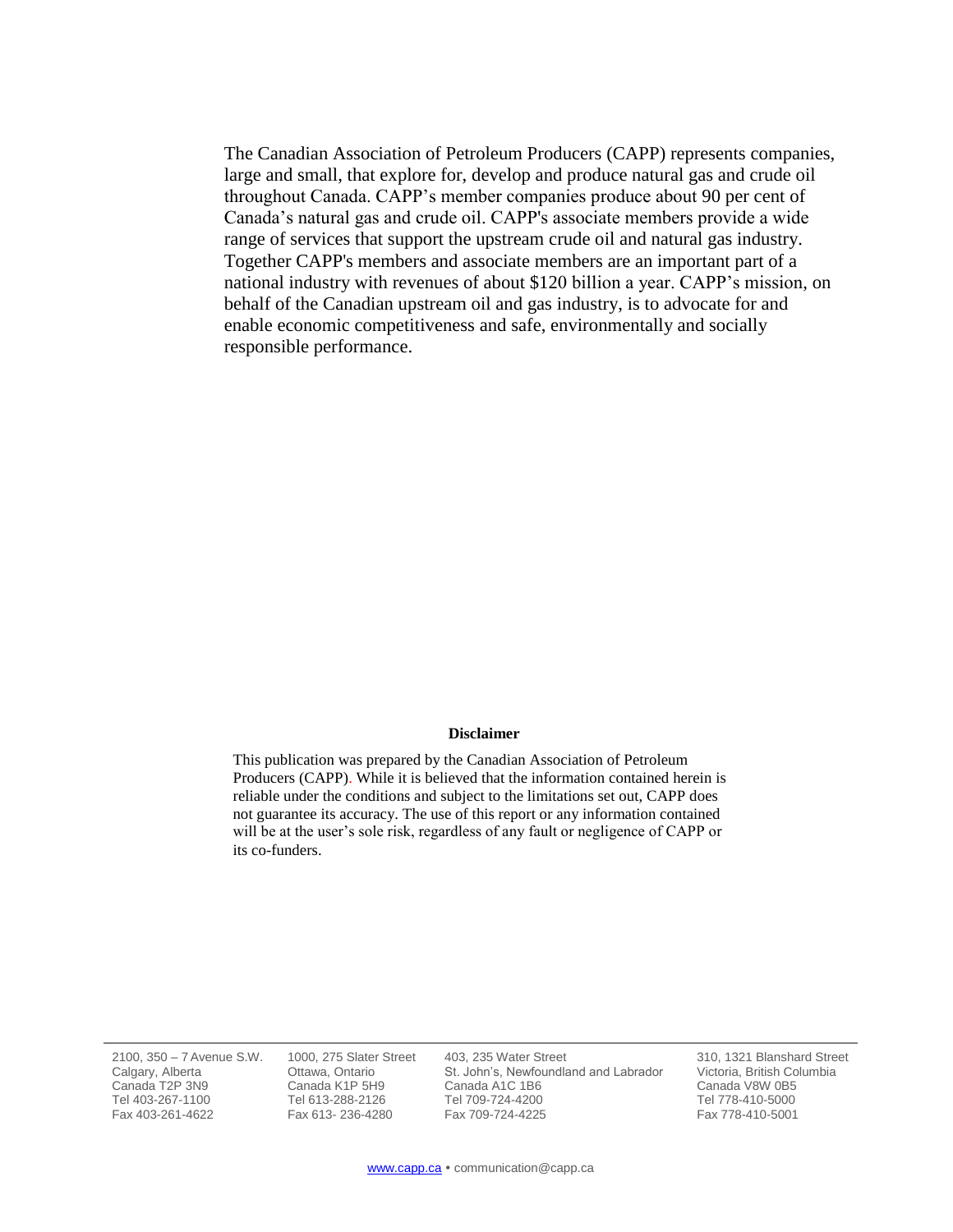#### **Overview**

This guide is designed to give field personnel the basic information to prepare for, recognize, assess and respond appropriately to the threat from wildfires and smoke.

The guide is not intended as a replacement for site-specific emergency plans, nor is it a blueprint for developing such plans. It is not intended to provide direction for emergency evacuation and worker safety provisions.

All emergency wildfire situations are unique therefore this guide should only be used as reference. Wildfire behaviour experts may be consulted during the development of emergency response plans for wildfire and smoke hazards.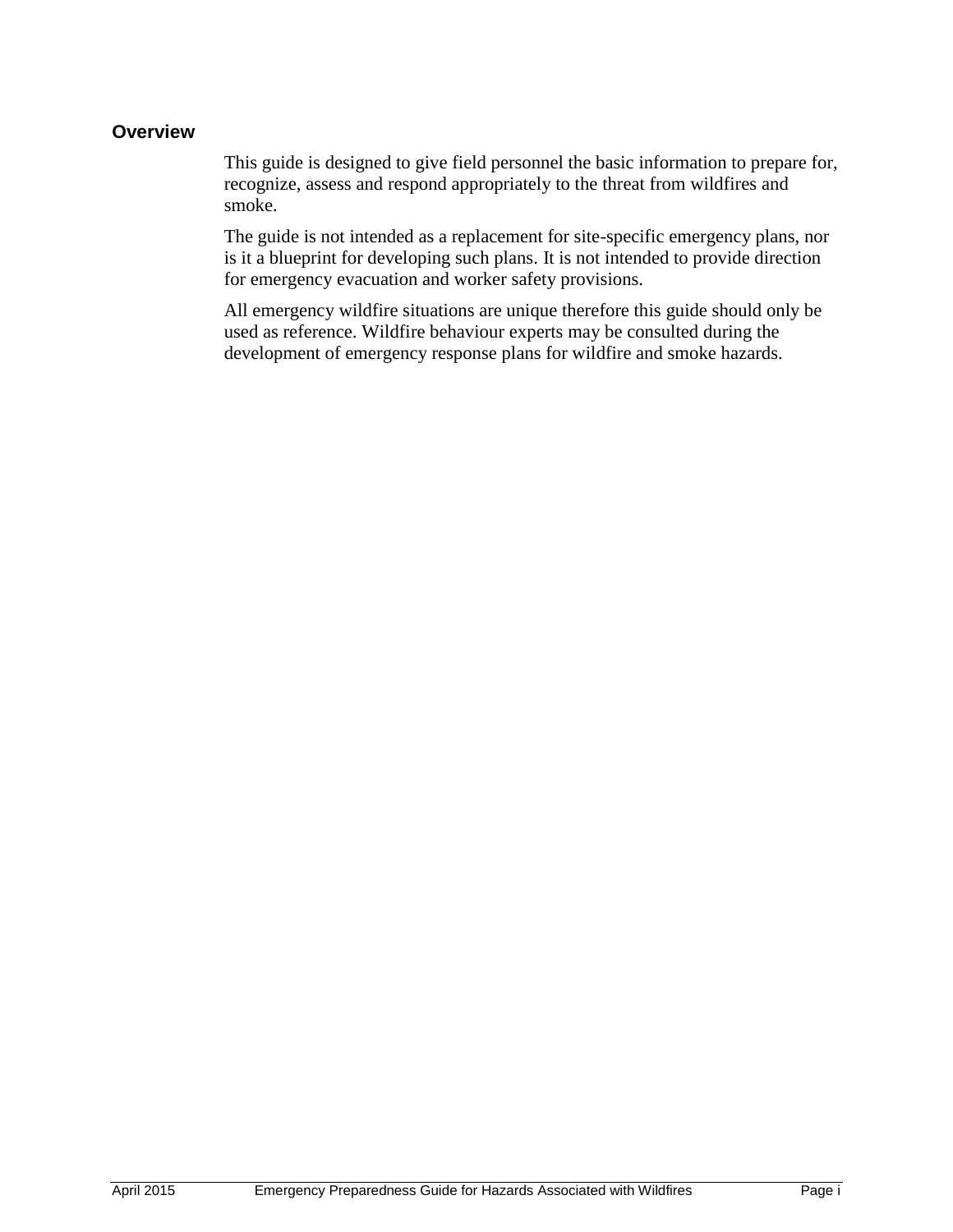### **Table of Contents**

| $\mathbf{1}$   |     |       |                                                                     |  |  |  |
|----------------|-----|-------|---------------------------------------------------------------------|--|--|--|
| $\overline{2}$ |     |       |                                                                     |  |  |  |
| 3              |     |       |                                                                     |  |  |  |
|                | 3.1 |       |                                                                     |  |  |  |
|                | 3.2 |       |                                                                     |  |  |  |
|                |     | 3.2.1 |                                                                     |  |  |  |
|                |     | 3.2.2 |                                                                     |  |  |  |
|                | 3.3 |       |                                                                     |  |  |  |
|                |     | 3.3.1 |                                                                     |  |  |  |
|                |     | 3.3.2 |                                                                     |  |  |  |
|                |     | 3.3.3 |                                                                     |  |  |  |
|                |     | 3.3.4 |                                                                     |  |  |  |
|                | 3.4 |       |                                                                     |  |  |  |
|                |     | 3.4.1 |                                                                     |  |  |  |
|                |     | 3.4.2 |                                                                     |  |  |  |
|                |     | 3.4.3 | Measuring Particulate Levels Using Instruments  3-9                 |  |  |  |
|                |     | 3.4.4 |                                                                     |  |  |  |
|                | 3.5 |       |                                                                     |  |  |  |
|                |     | 3.5.1 |                                                                     |  |  |  |
|                |     | 3.5.2 |                                                                     |  |  |  |
|                |     | 3.5.3 |                                                                     |  |  |  |
|                |     | 3.5.4 |                                                                     |  |  |  |
|                |     | 3.5.5 |                                                                     |  |  |  |
|                |     | 3.5.6 |                                                                     |  |  |  |
|                |     | 3.5.7 |                                                                     |  |  |  |
|                |     | 3.5.8 |                                                                     |  |  |  |
|                |     |       |                                                                     |  |  |  |
| $\overline{A}$ |     |       |                                                                     |  |  |  |
|                | 4.1 |       |                                                                     |  |  |  |
|                |     | 4.1.1 |                                                                     |  |  |  |
|                |     |       | 4.1.2 Using Current Wildfire Situation Updates and Information 4-15 |  |  |  |
|                |     | 4.1.3 |                                                                     |  |  |  |
|                |     | 4.1.4 |                                                                     |  |  |  |
|                | 4.2 |       |                                                                     |  |  |  |
|                |     | 4.2.1 |                                                                     |  |  |  |
|                |     | 4.2.2 |                                                                     |  |  |  |
|                |     | 4.2.3 |                                                                     |  |  |  |
|                |     | 4.2.4 |                                                                     |  |  |  |
|                |     | 4.2.5 | Collaborative Relationships and Partnerships  4-19                  |  |  |  |
|                |     | 4.2.6 |                                                                     |  |  |  |
|                |     |       |                                                                     |  |  |  |
| 5              |     |       |                                                                     |  |  |  |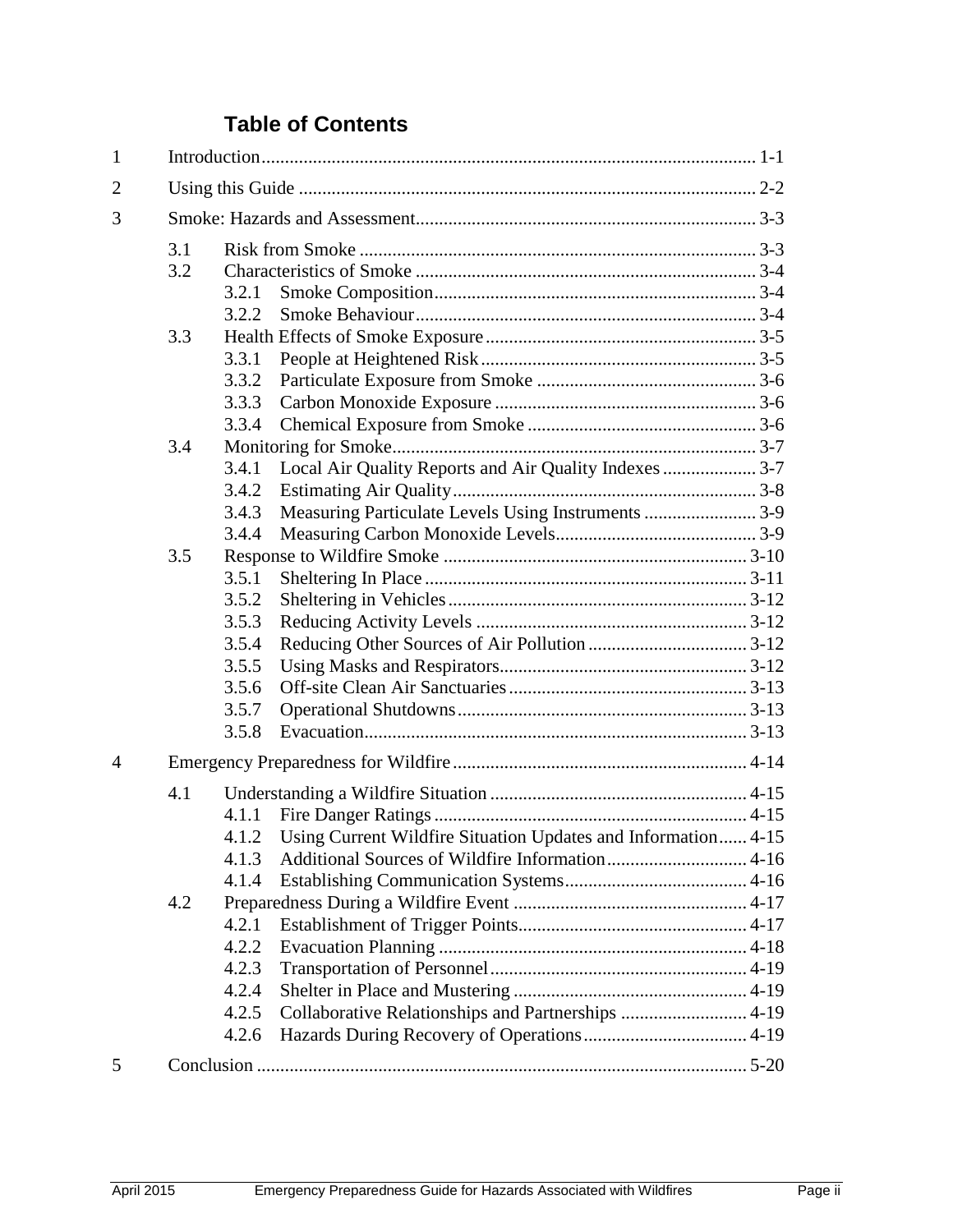| Appendix A                   |                                                             |  |
|------------------------------|-------------------------------------------------------------|--|
| A <sub>1</sub><br>A.2<br>A.3 | Identification and Preparedness of Temporary Safe Areas iii |  |
| Appendix B                   |                                                             |  |
| B.1                          |                                                             |  |
| B.2                          |                                                             |  |
| B <sub>3</sub>               |                                                             |  |
| <b>B.4</b>                   |                                                             |  |
| <b>B.5</b>                   |                                                             |  |
| <b>B.6</b>                   |                                                             |  |

### **List of Tables**

| Table 2 Recommended action in response to varying levels of particulates  3-10 |  |
|--------------------------------------------------------------------------------|--|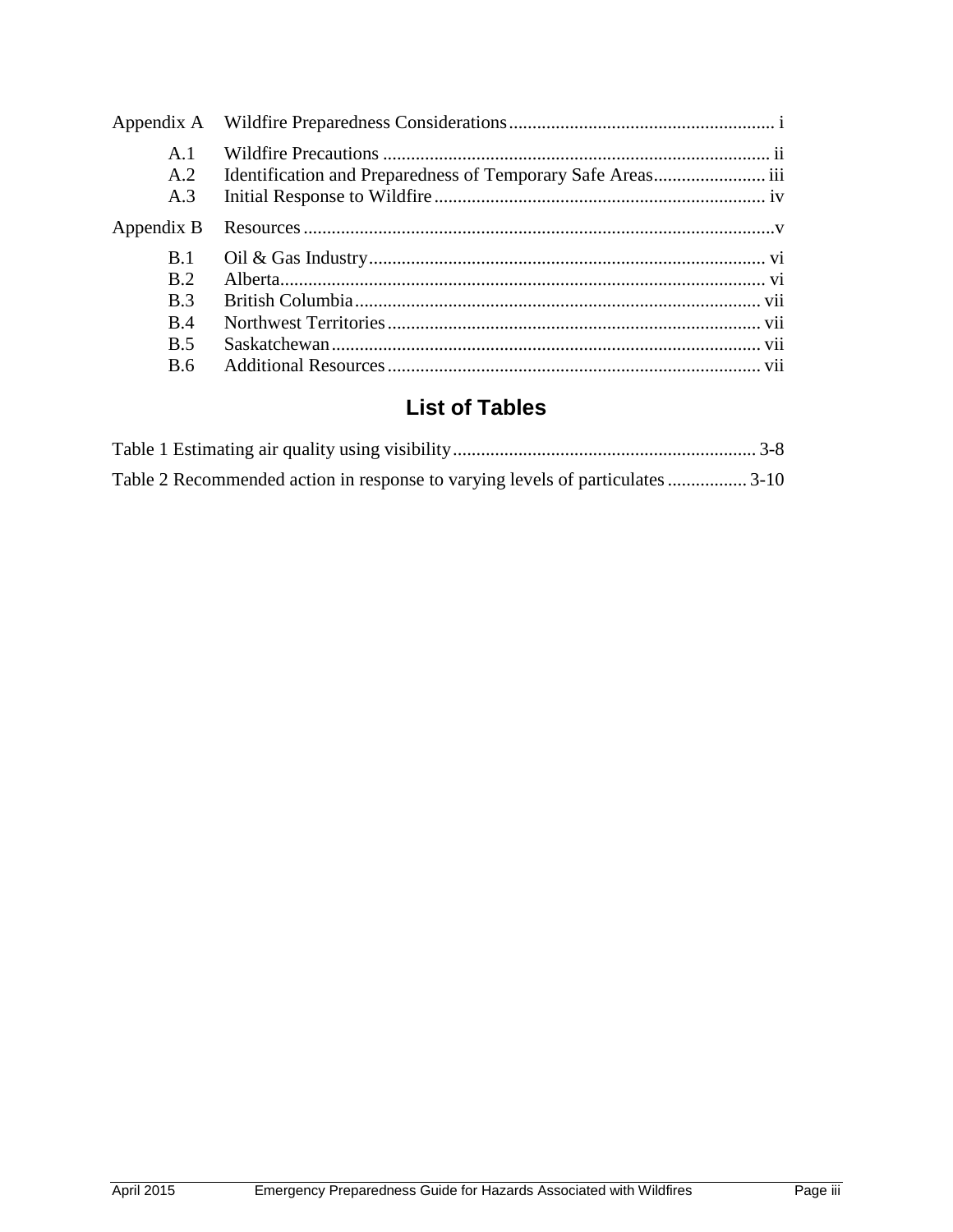#### **1 Introduction**

A large portion of the upstream oil and gas industry operates in forested areas where the threat from wildfire and smoke from wildfires are significant.

Wildfires can cause harm to people, personnel entrapment, damage to facilities and negatively impact operations.

Smoke from wildfires is a threat to the health and safety of personnel by reducing visibility and air quality.

New hazards may be created by the fire and remain present in the environment long after a wildfire event.

This guide highlights effective and reasonable measures to identify and prepare for the risks from wildfire and smoke.

The intended audience for the guide includes any worker in the upstream oil and gas industry working in forested areas, or involved in the development of emergency preparedness planning and business continuity planning for wildfires.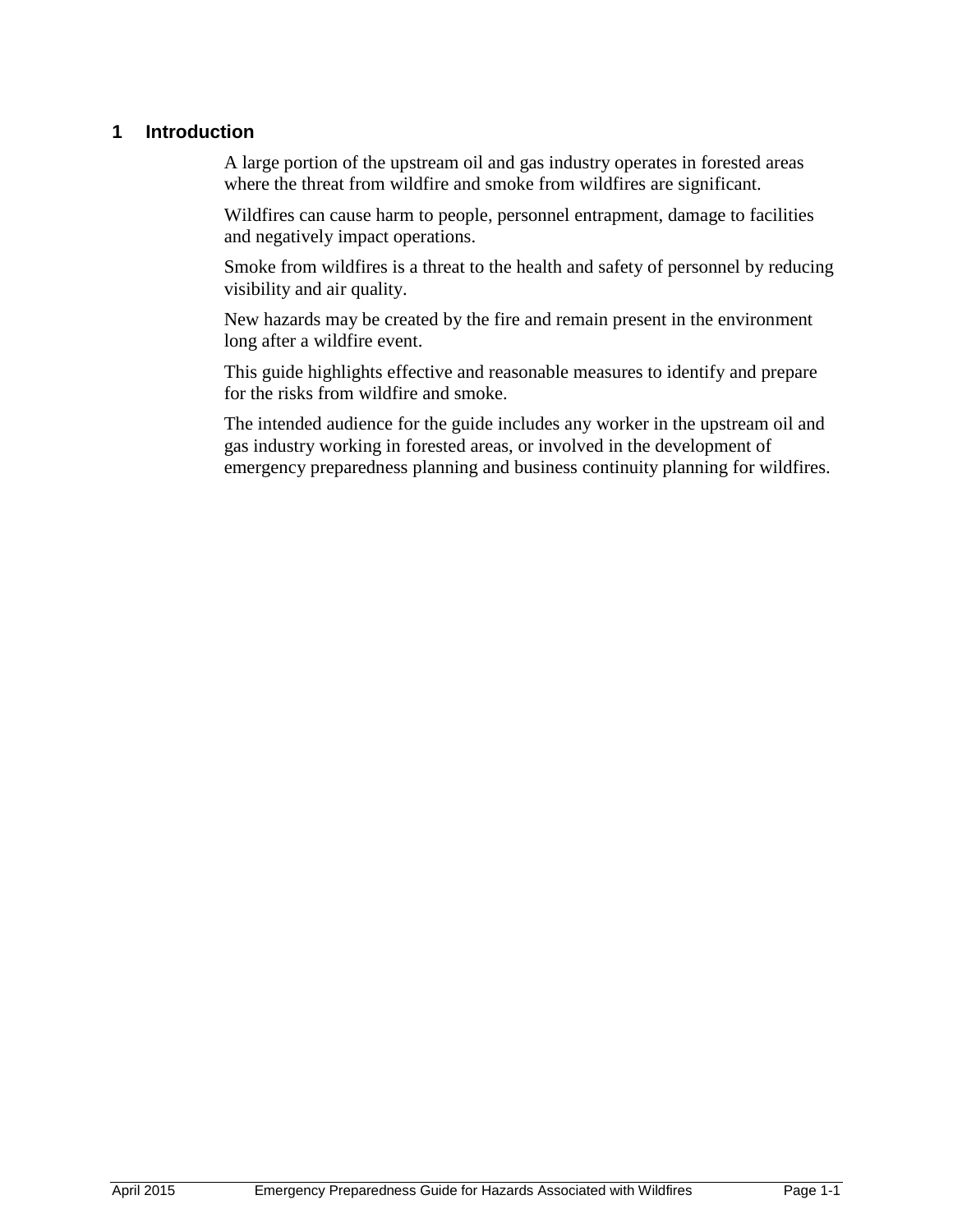#### **2 Using this Guide**

This guide is designed to provide a broad introduction to the dangers posed by wildfires and smoke.

Emergency response planning is a legislated requirement for the oil and gas industry. The incorporation of wildfire risk in emergency response planning is critical, and should include training, site orientation and the development of a communication plan.

The guide does not supersede the authority of government officials. Always obey and follow orders from government officials in emergency situations and use the resources provided in this guide to stay in close contact with authorities.

The guide is divided into two key parts:

[Section](#page-7-0) 3 describes the risk from wildfire smoke, how to assess it and how to respond to smoke incidents.

[Section 4](#page-18-0) describes how to understand and prepare for the hazards associated with wildfires.

This guide should be used in conjunction with The Field Guide for the Upstream Oil and Gas Industry FireSmart®. FireSmart® is a site-specific guide and wildfire risk assessment tool for field operators to help prevent wildfire and reduce the impact of catastrophic wildfire on industry infrastructure, operations, personnel safety, liability and the environment. Implementing FireSmart strategies can be the best way to reduce the risk to facilities or operations against injury, damage, and/or production loss.

Additional material on how to prepare for a wildfire and how to respond to a wildfire are listed in Appendix A. The information in Appendix A is provided only as an introduction to these topics. Appendix B provides links and references to additional material.

For more information on FireSmart®, visit [www.enform.ca/firesmart.](http://www.enform.ca/firesmart)

The reader is also directed to the CAPP Best Management Practices: *[Wildfire](http://www.capp.ca/getdoc.aspx?DocId=132380&DT=NTV)  [Prevention](http://www.capp.ca/getdoc.aspx?DocId=132380&DT=NTV)* for further information.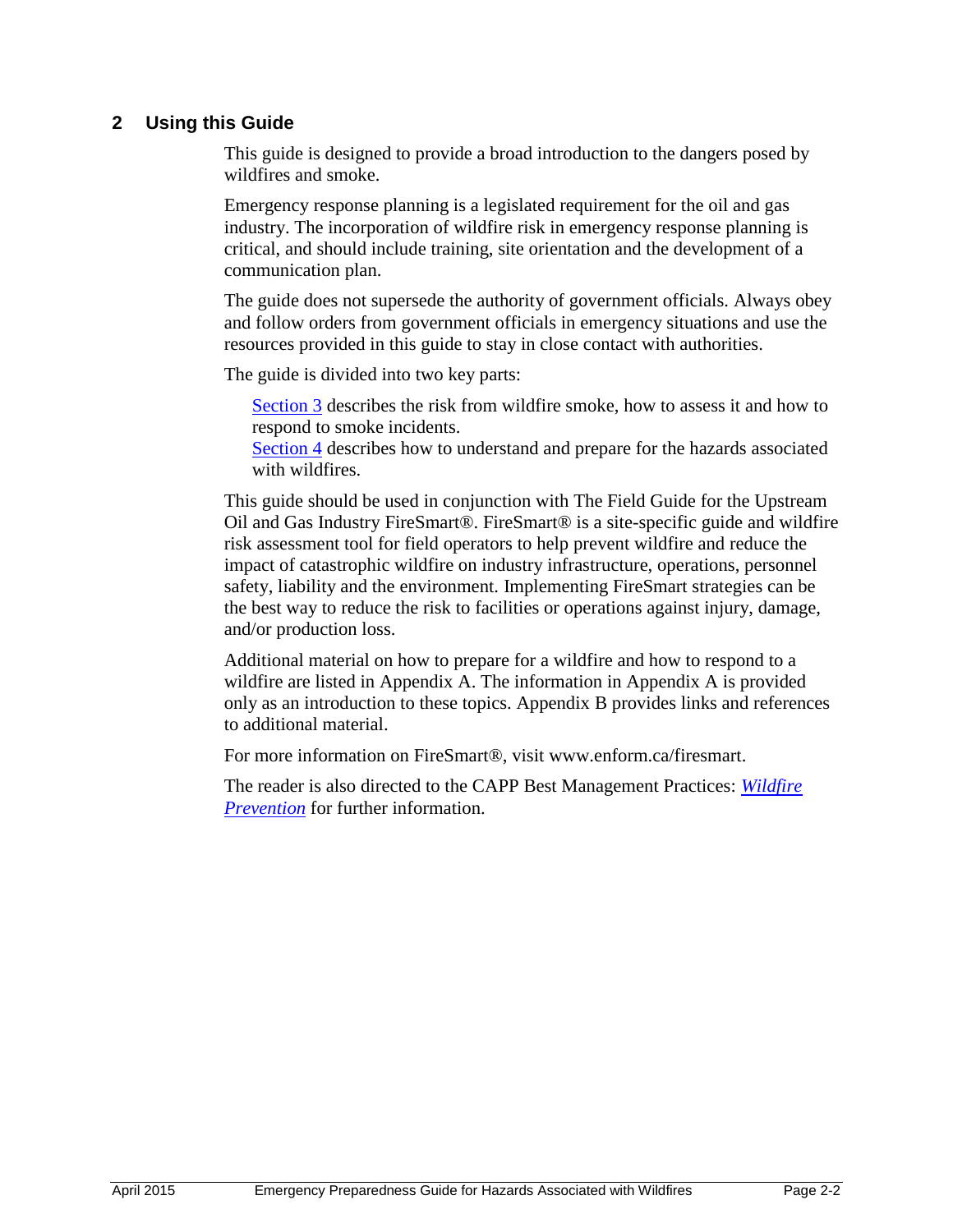#### <span id="page-7-0"></span>**3 Smoke: Hazards and Assessment**

Smoke from wildfires can pose a serious health risk to upstream oil and gas personnel. The purpose of this section is to help field workers recognize and assess the risk posed by smoke and respond appropriately and effectively.

This section includes

- a basic description of the risks posed by wildfire smoke (Section  $3.1$ ),
- a basic description of wildfire smoke [\(Section 3.2\)](#page-7-2),
- a description of the health effects caused by smoke (Section  $3.3$ ),
- practical methods to assess the risk from smoke [\(Section 3.4\)](#page-11-0) and
- a list of suggested responses to different levels of smoke [\(Section 3.5\)](#page-13-0).

**Note:** The suggested responses are intended to highlight areas of particular concern and offer guidance to minimize risk to health and safety. They are not a replacement for government or company directives.

#### <span id="page-7-1"></span>**3.1 Risk from Smoke**

An active wildfire front is often seen as the main risk to health and safety from a wildfire. Yet the smoke from a wildfire also poses a serious health and safety risk, and can lead to widespread evacuations and harm. During past wildfire incidents, heavy smoke from wildfires has forced the evacuation of nonessential employees and contractors.

The health effects of smoke can range from eye and respiratory tract irritation to more serious problems such as reduced lung function, bronchitis, exacerbation of asthma, and premature death (see **Section 3.3** for the health effects of smoke).

The effects of smoke can be far more widespread than the fire itself. Dangerous concentrations of smoke can drift over vast areas.

<span id="page-7-2"></span>In addition to the health risk, wildfire smoke can severely reduce visibility, hamper operations and increase the risk of incidents.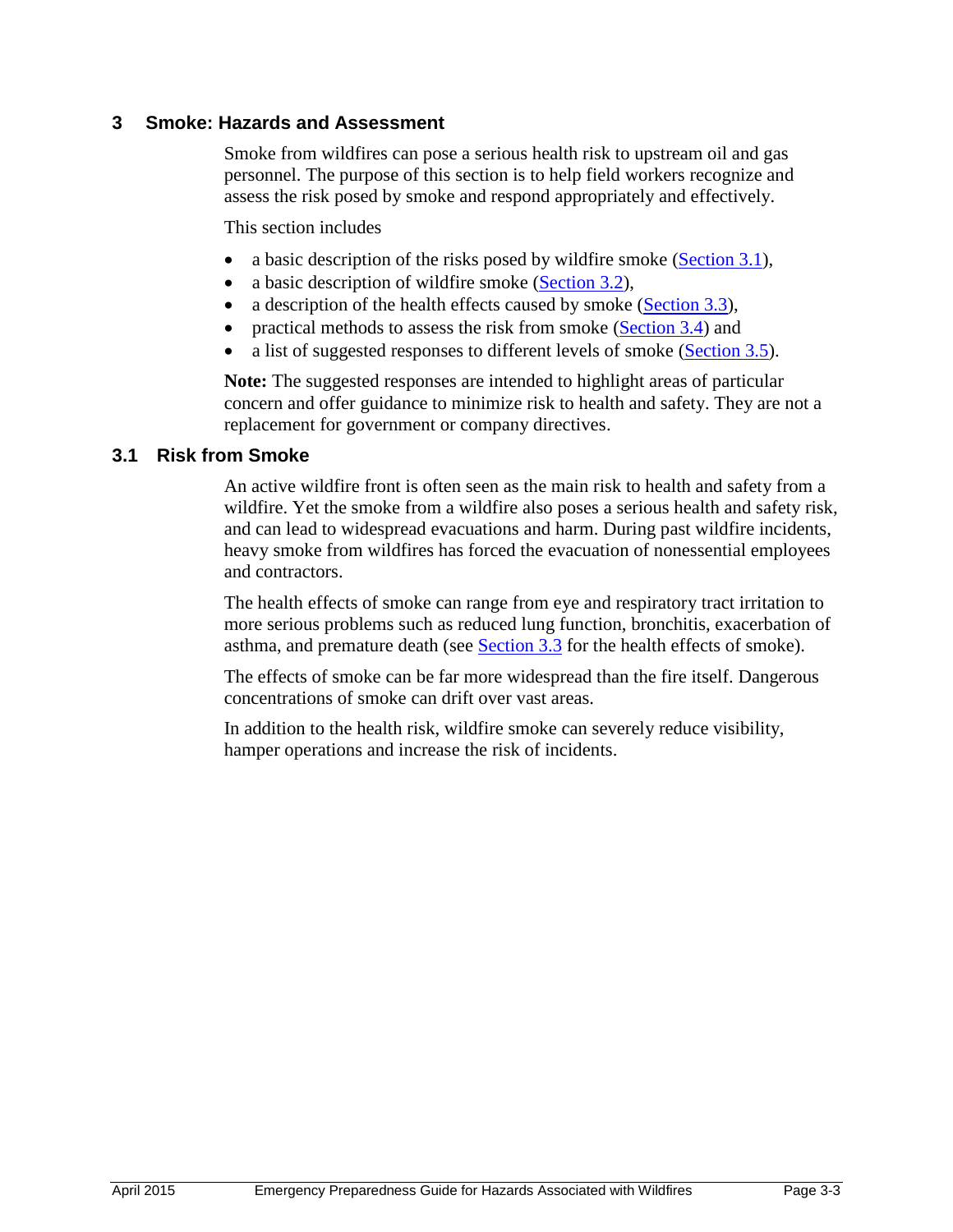#### **3.2 Characteristics of Smoke**

#### **3.2.1 Smoke Composition**

Smoke from wildfires is a mixture of gases and fine particles from burning trees and other plant materials.<sup>1</sup> The composition of smoke will vary depending on fuel type and conditions. Smoke is made up primarily of carbon dioxide, water vapour, carbon monoxide, particulate matter, hydrocarbons and other organics, nitrogen oxides and trace minerals.

In general, particulate matter (PM) is the major pollutant of concern from wildfire smoke. Particulate is a general term for a mixture of solid particles and liquid droplets suspended in the air. The particulates formed in wildfires tend to be very small (less than 2.5 microns in diameter) and are excellent at scattering light, which reduces visibility. These small particulates are often referred to as  $PM_{2.5}$ .

Wildfires also produce carbon monoxide. This colourless odourless gas is a product of incomplete combustion. It is produced in the largest amounts during the smouldering stages of a fire.

Hazardous chemical pollutants are also present in smoke in far less concentrations than particulates and carbon monoxide. The most common are acrolein, benzene and formaldehyde.

#### **3.2.2 Smoke Behaviour**

Smoke from wildfire behaves erratically. Sometimes wind may blow the smoke clear. At other times, the wind may fan the flame and blow more smoke in.

Since smoke concentrations change constantly, vigilance, caution and a variety of information sources are recommended during smoke events (see [Section 3.4,](#page-11-0) Monitoring for Smoke).

Large vertical smoke columns can create their own updrafts and downdrafts which can cause sudden changes to the local weather including shifting winds or erratic winds, and in some cases can produce their own lightning.

 1 www.deq.mt.gov/FireUpdates/docs/WildfireSmokeGuide.pdf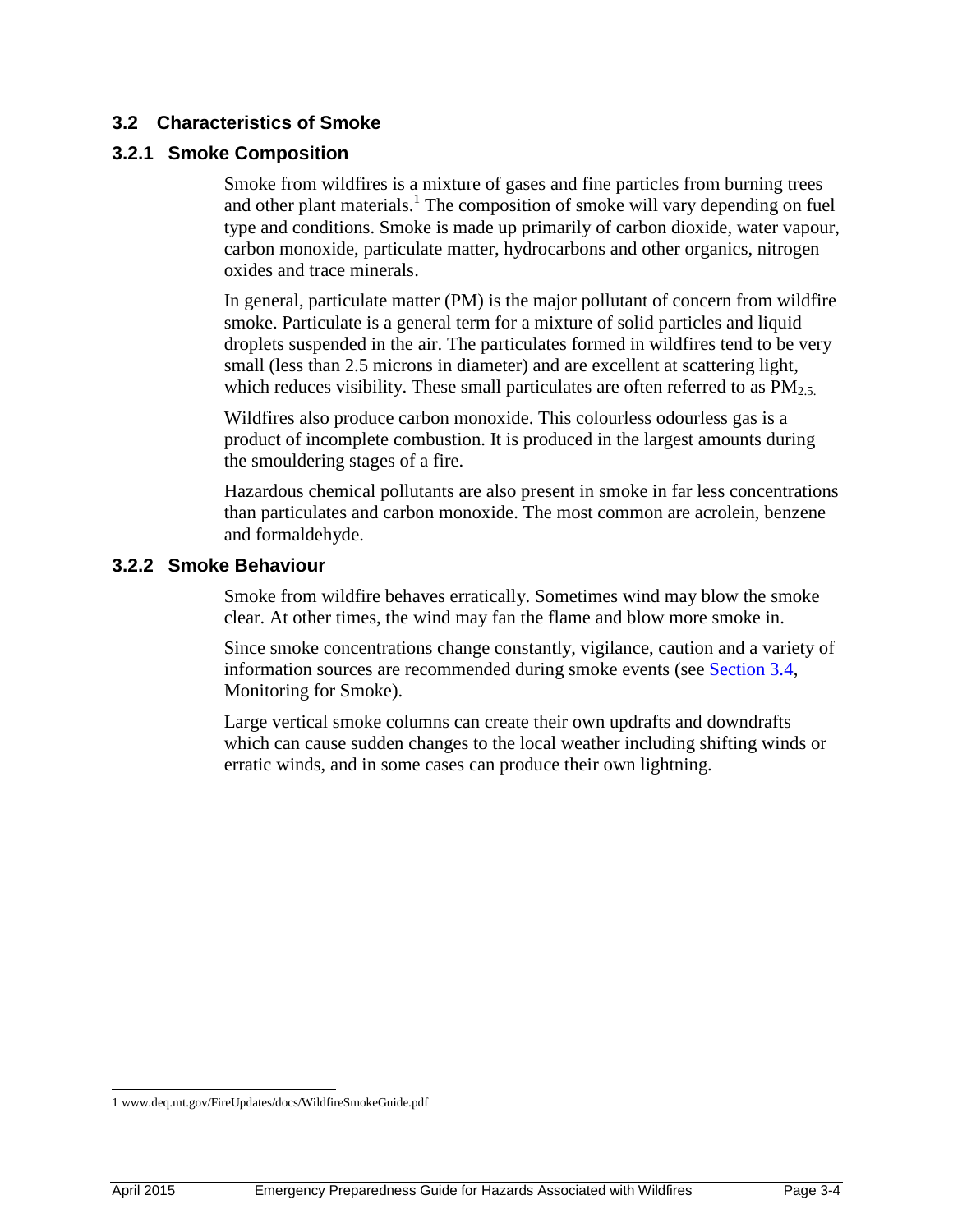#### <span id="page-9-0"></span>**3.3 Health Effects of Smoke Exposure**

Smoke can hurt your eyes, irritate your respiratory system, and worsen chronic heart and lung diseases.<sup>2</sup>

Some of the common symptoms include

- $\bullet$  coughing,
- scratchy throat,
- irritated sinuses,
- shortness of breath,
- chest pain,
- headaches.
- stinging eyes,
- runny nose and
- asthma exacerbations.

People who have heart disease might experience

- chest pain,
- rapid heartbeat,
- shortness of breath or
- fatigue.

Smoke may worsen symptoms for people who have pre-existing respiratory conditions such as respiratory allergies, asthma and chronic obstructive pulmonary disease in the following ways:

- inability to breathe normally
- cough with or without mucus
- chest discomfort
- wheezing and shortness of breath

When smoke levels are elevated even healthy people may experience some of these symptoms.

#### **3.3.1 People at Heightened Risk**

Wildfire smoke affects people differently. People at increased risk for adverse health effects include

- people with existing respiratory conditions such as lung cancer, asthma or chronic obstructive pulmonary disease (COPD), including chronic bronchitis and emphysema,
- people with existing cardiovascular conditions including angina, previous heart attack, congestive heart failure or irregular heartbeat,
- infants and young children may be more at risk because they have elevated metabolic rates and immature immune systems,

 2 emergency.cdc.gov/disasters/wildfires/facts.asp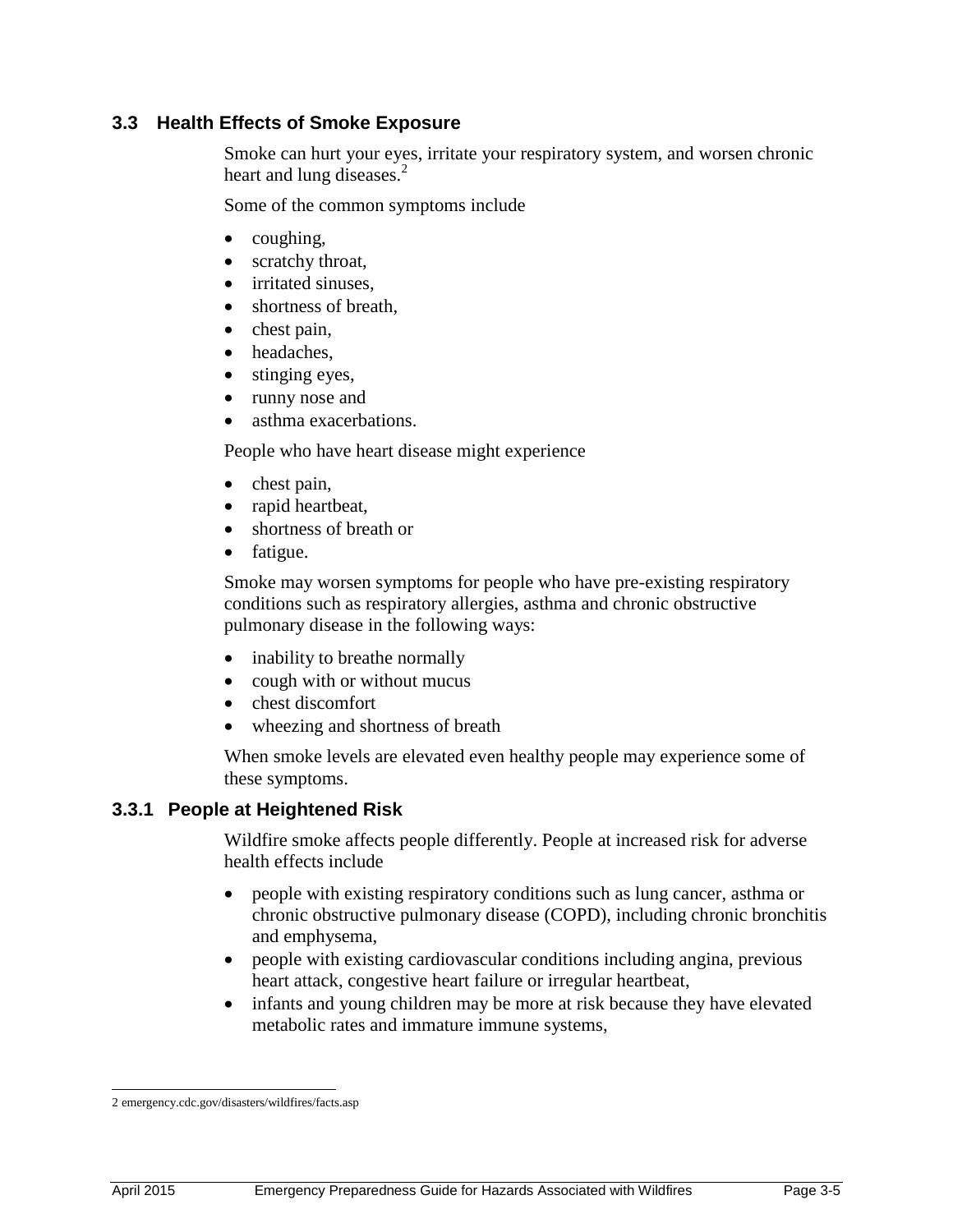- the elderly tend to be more at risk because respiratory, cardiovascular and immune systems are not as strong as they may have been,
- pregnant mothers and fetus' may be harmed by wildfire smoke because it contains many of the same compounds as cigarette smoke,
- diabetics are at risk because they may have underlying conditions such as cardiovascular disease,
- smokers are at risk because they may have compromised lung function and
- anyone whose outdoor activity results in deep rapid breaths (e.g., runners, labourers)

Risks increase when smoke becomes heavier (it contains more particulates) and as the length of time a person is exposed increases.

#### **3.3.2 Particulate Exposure from Smoke**

The principle health threat from wildfire smoke is caused by exposure to particles suspended in the air (particulates). Particle pollution may contain substances like carbon, sulphur and nitrogen compounds, metals and organic chemicals.

Unlike many other sources, the particles from wildfires tend to be very small (PM2.5). These small particles can lodge deep in the lungs and are very slow to clear.

For people with pre-existing respiratory and cardiovascular disease, exposure to particulates can cause persistent cough, phlegm, wheezing, and difficulty breathing. There is also the risk of aggravating pre-existing conditions.

In healthy individuals, exposure can cause respiratory symptoms, temporary reductions in lung function, and pulmonary inflammation.

Particulate exposure can also affect the immune response, reducing the body's ability to remove foreign materials from the lungs, like pollen and bacteria.<sup>3</sup>

#### **3.3.3 Carbon Monoxide Exposure**

Carbon monoxide is a tasteless, colourless, ordourless gas produced by the incomplete combustion of [carbon-](http://en.wikipedia.org/wiki/Carbon)based fuels.

Carbon monoxide exposure may happen to anyone close to a fire, especially if it is smouldering. Symptoms of carbon monoxide exposure include headache, weakness, dizziness, confusion and visual impairment. Prolonged or heavy exposure may result in a coma or death.

#### **3.3.4 Chemical Exposure from Smoke**

The smoke from wildfires contains a variety of chemicals, many of them hazardous.

Chemicals like formaldehyde and acrolein can irritate eyes and the respiratory system, and may trigger asthma.

 3 www.deq.mt.gov/FireUpdates/docs/WildfireSmokeGuide.pdf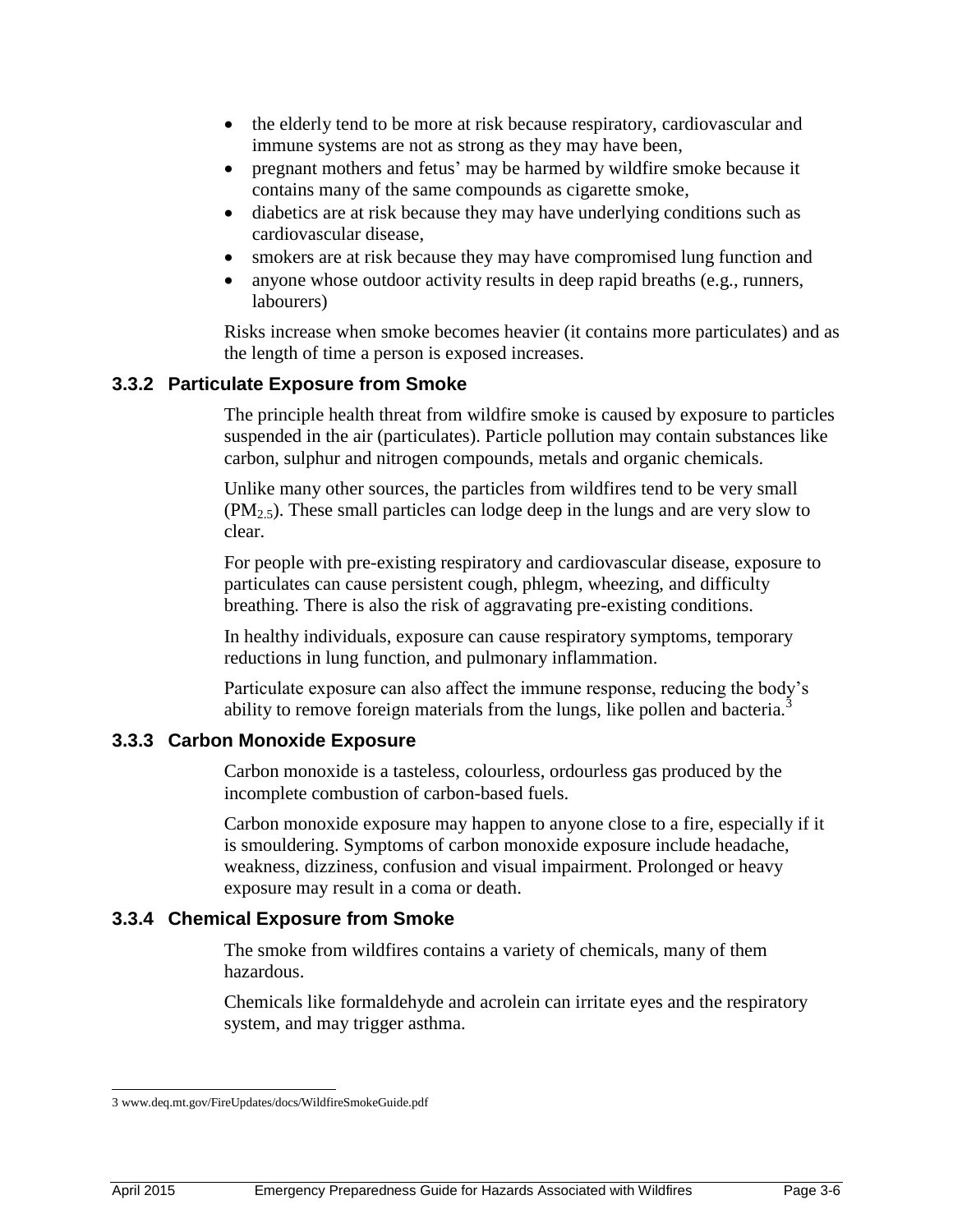Wildfire smoke may also carry carcinogens such as polycyclic aromatic hydrocarbons and benzene.

Smoke concentrations will increase significantly in low lying areas such as valley bottoms where there is poor mixing of air or during an inversion.

#### <span id="page-11-0"></span>**3.4 Monitoring for Smoke**

There are a variety of ways to monitor for smoke.

During high-risk situations, use as many monitoring methods as possible. Since smoke behaves erratically, the effectiveness of a single monitoring method may change abruptly.

#### **3.4.1 Local Air Quality Reports and Air Quality Indexes**

Many jurisdictions in Canada provide estimates of air quality over the Internet using the Air Quality Health Index (AQHI) forecasting system. Using a scale from 1 to 10 categorized as low, moderate, high, and very high health risk, AQHI represents the forecast of the maximum level of outdoor air pollution within the next 12-hour period. AQHI is based on a mixture of pollutants including PM2.5. The current AQHI ratings for different locations in Canada are published at [www.airhealth.ca.](http://www.airhealth.ca/) While useful, AQHI ratings for many regions of Canada are not yet available.

In western Canada, the BlueSky Western Canada Smoke Forecasting System provides detailed smoke forecasts from BC to Manitoba during the fire season. BlueSky produces a new 60-hour model forecast of hourly ground level PM2.5 values, twice daily (early morning and mid-afternoon). This is a valuable resource, and should be used [\(www.bcairquality.ca/bluesky/west/\)](http://www.bcairquality.ca/bluesky/west/) though it must be kept in mind that it is a modelled forecast and may not perfectly predict the time or location of PM2.5 events nor properly capture rapidly changing local conditions.

Communications with specific government departments should be established in advance to ensure that timely information on smoke is received.

News reports on the radio, TV and the Internet are another source of current information on air quality. In high-risk situations government officials will use these outlets to transmit the latest information.

All the sources above can provide useful forewarning of a threat from smoke. They should be used extensively, but must be considered in the context of sitespecific conditions.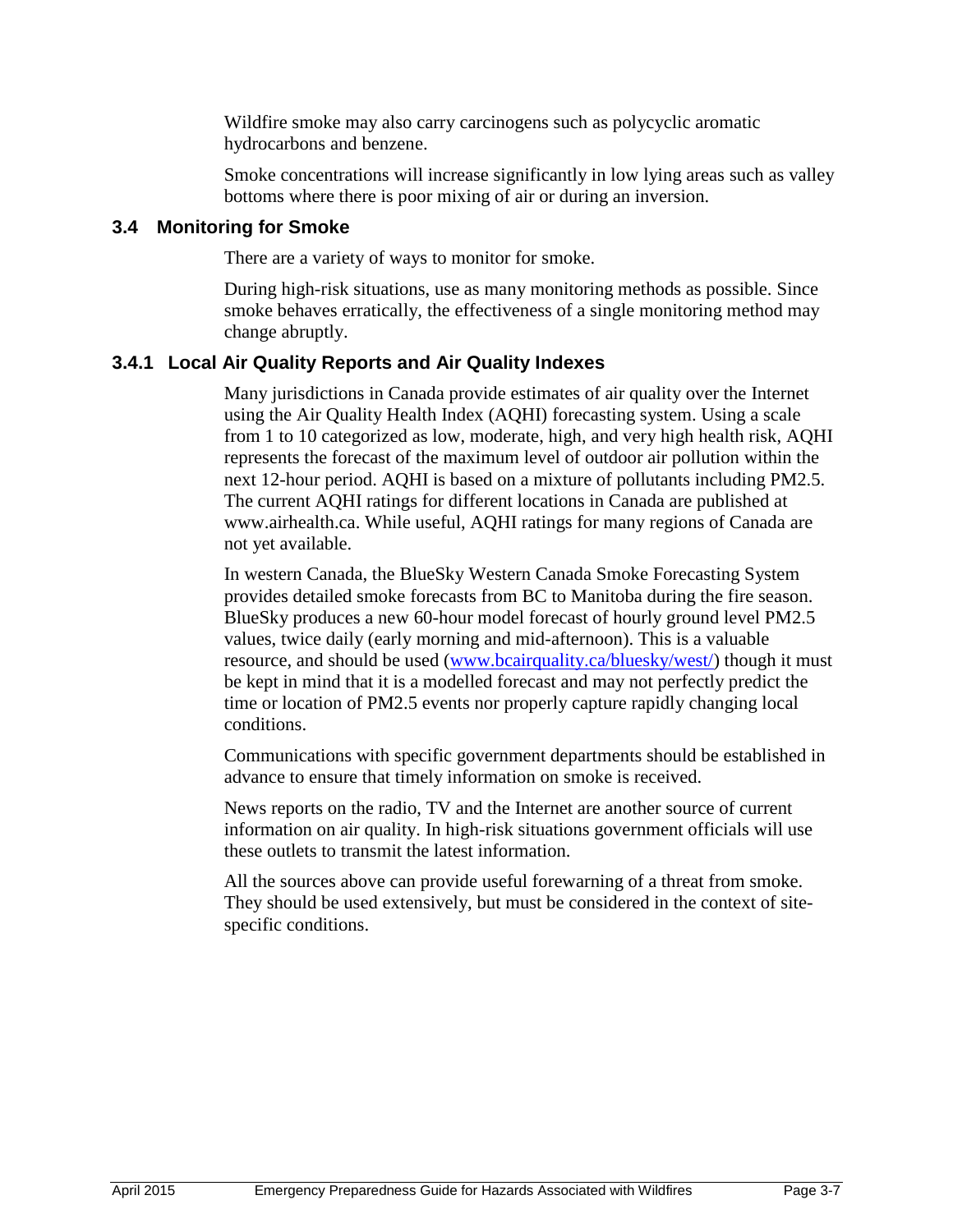#### **3.4.2 Estimating Air Quality**

In areas without continuous particulate matter (PM) monitoring (Air Quality Health Index), particle levels can be estimated using a visibility index. This is particularly effective during wildfires, when timely information is critical. Even in areas with continuous particulate monitoring, the visibility method is a quick and effective means of assessing air quality because smoke concentrations can change quickly and vary over short distances.

To estimate particulate matter concentrations that are potentially harmful using a visibility assessment use the following procedure:

- 1) Face away from the sun.
- 2) Look for landmarks at known distances.
- 3) Determine the visibility range the limit of which is the point where even high-contrast objects, like a mountain or a dark building, totally disappear.
- 4) Estimate visibility in kilometres.
- 5) Use the table below to identify the suggested health message and appropriate action, based on the air-quality category.

<span id="page-12-0"></span>Table 1: Estimating air quality using visibility

| Visibility in km    | <b>Air Quality Category</b>                       | Equivalent approx. PM2.5 1-<br>3 hour average in µg/m3* |
|---------------------|---------------------------------------------------|---------------------------------------------------------|
| 15 km and up.       | Good                                              | $0 - 40$                                                |
| $5-14 \; \text{km}$ | Moderate/Unhealthy for<br><b>Sensitive Groups</b> | 41-175                                                  |
| $2.5 - 4 km$        | Unhealthy                                         | 176-300                                                 |
| $1.5 - 2 km$        | <b>Very Unhealthy</b>                             | 301-500                                                 |
| Less than 1 km      | Hazardous                                         | over 500                                                |

*Adapted from Wildfire Smoke: a guide for public health officials: www.arb.ca.gov/smp/progdev/pubeduc/wfgv8.pdf*

*\*The concentration of an air pollutant (e.g. Particulates less than 2.5 microns in diameter — PM2.5) is given in micrograms (one-millionth of a gram) per cubic meter air or µg/m3.*

The visibility index may be unreliable at times when specific landmarks at known distances are unavailable or when visibility is poor e.g., at dawn or dusk and at night. The above index also only applies to the particulate matter (PM) levels in dry air conditions. This method of estimation is not accurate during high humidity conditions.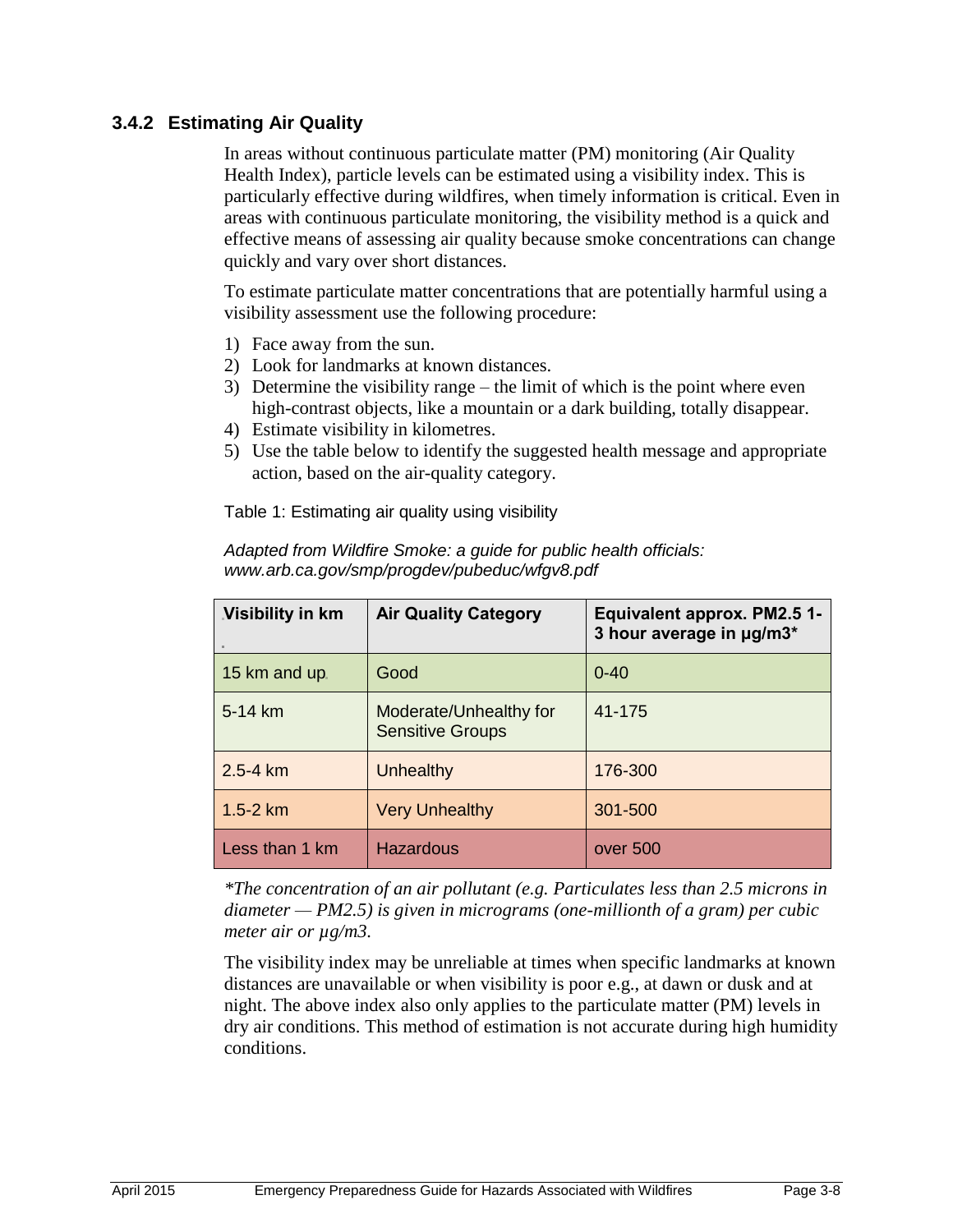#### **3.4.3 Measuring Particulate Levels Using Instruments**

There are a variety of instruments available to measure particulates. Select a device that is appropriate to your operation.

#### **3.4.4 Measuring Carbon Monoxide Levels**

Carbon monoxide is generally less of a threat to health and safety during a wildfire than particulates. However, carbon monoxide can pose a serious threat when sheltering in enclosed spaced with little or no access to fresh air. Because carbon monoxide has no colour, odour or taste, it can be dangerous to oil and gas workers and emergency responders near a wildfire. Carbon monoxide poisoning can occur after exposure to very high concentrations or after exposure to lower concentrations for a prolonged period. The threat of carbon monoxide poisoning drops off rapidly the further you are away from the fire.

Having a carbon monoxide detector onsite will warn workers of dangerous levels of carbon monoxide.

<span id="page-13-0"></span>Carbon monoxide detectors should be used when fires are close to a site and when sheltering inside clean air shelters if the time spent indoors exceeds one hour.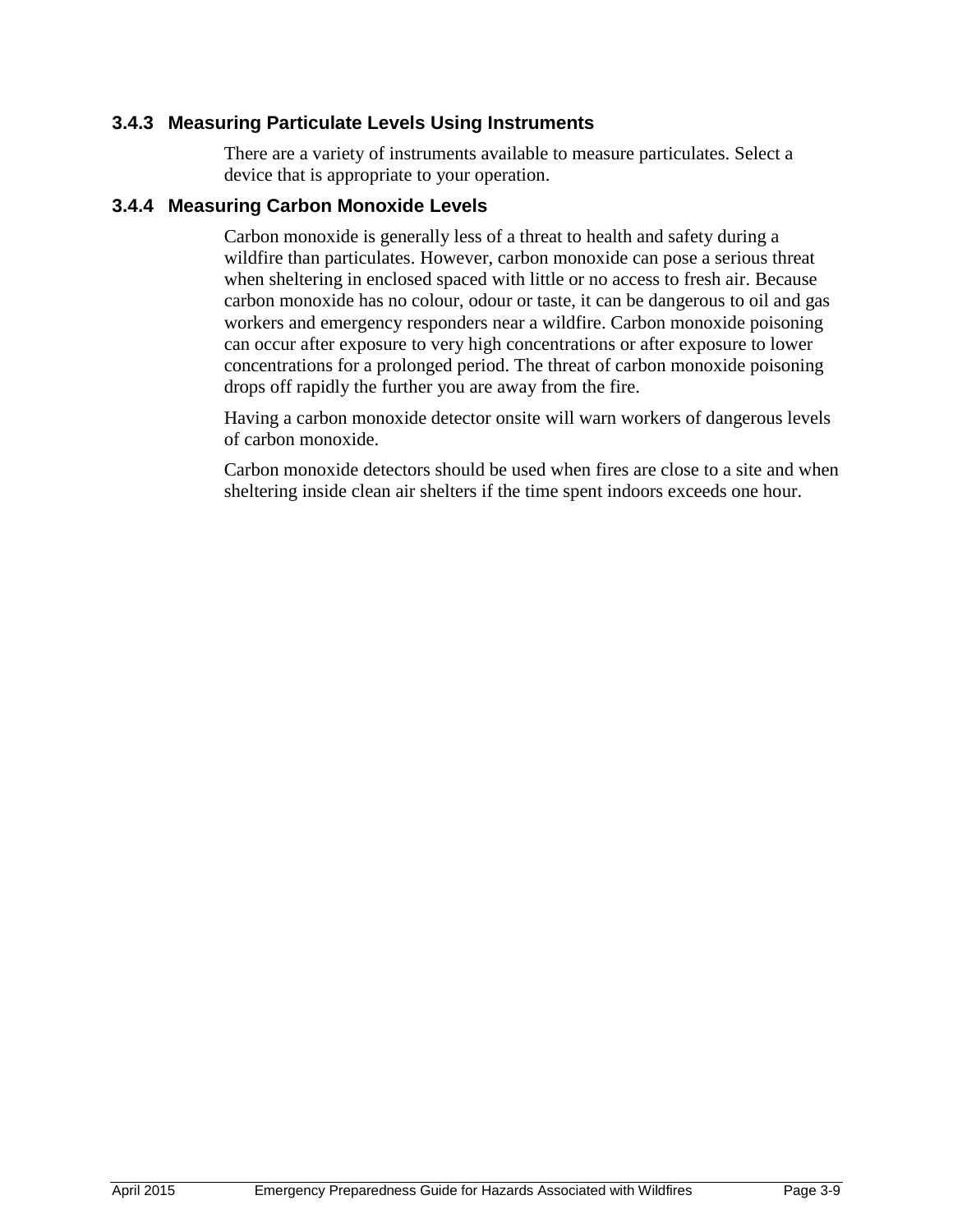#### <span id="page-14-0"></span>**3.5 Response to Wildfire Smoke**

The table below provides suggested actions in response to varying levels of particulate matter.

Table 2: Recommended action in response to varying levels of particulates

*Adapted from Wildfire Smoke: a guide for public health officials: www.arb.ca.gov/smp/progdev/pubeduc/wfgv8.pdf*

| <b>Air Quality</b><br>Category                                                                                                 | <b>Health</b><br><b>Messages for</b><br>At-Risk<br><b>Personnel</b>                                  | Health Messages<br>for All Other<br><b>Personnel</b>                                                                  | <b>Recommended Actions</b>                                                                                                                                                                                                                                                                                                              |
|--------------------------------------------------------------------------------------------------------------------------------|------------------------------------------------------------------------------------------------------|-----------------------------------------------------------------------------------------------------------------------|-----------------------------------------------------------------------------------------------------------------------------------------------------------------------------------------------------------------------------------------------------------------------------------------------------------------------------------------|
| Good<br>Visibility: 15 km and<br>up 1-3 hour<br>average PM2.5 0-<br>40 µg/m3                                                   | Continue with<br>usual outdoor<br>activities.                                                        | Ideal air quality for<br>outdoor activities.                                                                          | Be aware of forecast (current, daily, tomorrow).                                                                                                                                                                                                                                                                                        |
| Moderate/<br>Unhealthy for<br><b>Sensitive Groups</b><br>Visibility: 5-14 km<br>1-3 hour average<br>PM2.5 41-175<br>$\mu$ g/m3 | Reduce or<br>reschedule<br>prolonged<br>strenuous<br>activities and limit<br>time spent<br>outdoors. | Be aware of health<br>effects of smoke<br>and related<br>symptom.                                                     | Advise workers about: health effects of smoke, related<br>symptoms, and ways to reduce exposure.<br>If the smoke event is projected to be prolonged, evaluate<br>and notify possible cleaner air shelter sites and prepare<br>evacuation plans for at-risk populations.                                                                 |
| <b>Unhealthy</b><br>Visibility: 2.5-4 km<br>1-3 hour average<br>PM2.5 176-300<br>$\mu q/m3$                                    | Avoid prolonged<br>strenuous<br>activities and stay<br>indoors if<br>possible.                       | Reduce or<br>reschedule<br>prolonged strenuous<br>activities outdoors,<br>especially if you<br>experience<br>symptom. | Consider cancelling non-essential outdoor activities.<br>Restrict or eliminate access to the site by other visitors,<br>Consider the distribution and use of respirators and masks.                                                                                                                                                     |
| <b>Very Unhealthy</b><br>Visibility: 1.5 -2 km<br>1-3 hour average<br>PM2.5 301-500<br>$\mu$ g/m3                              | Avoid all<br>strenuous<br>activities and stay<br>indoors if<br>possible.                             | Avoid prolonged<br>strenuous activities<br>and stay indoors if<br>possible.                                           | Consider having at-risk personnel go to designated air<br>shelters.<br>Make preparations and take precautions against the threat<br>from a wildfire, including the risk from fire (see Appendix A).<br>Consider the distribution and use of respirators and masks.                                                                      |
| <b>Hazardous</b><br>Visibility: $<$ 1 km<br>1-3 hour average<br>PM2.5 >500 µg/m3                                               | Avoid all<br>strenuous<br>activities and stay<br>indoors.                                            | Avoid all strenuous<br>activities and stay<br>indoors.                                                                | Restrict activities to the essentials.<br>If smoke event is projected to be prolonged, consider<br>evacuation of at-risk personnel.<br>Make preparations and take precautions against the threat<br>from a wildfire, including the threat from fire (see Appendix<br>A).<br>Consider the distribution and use of respirators and masks. |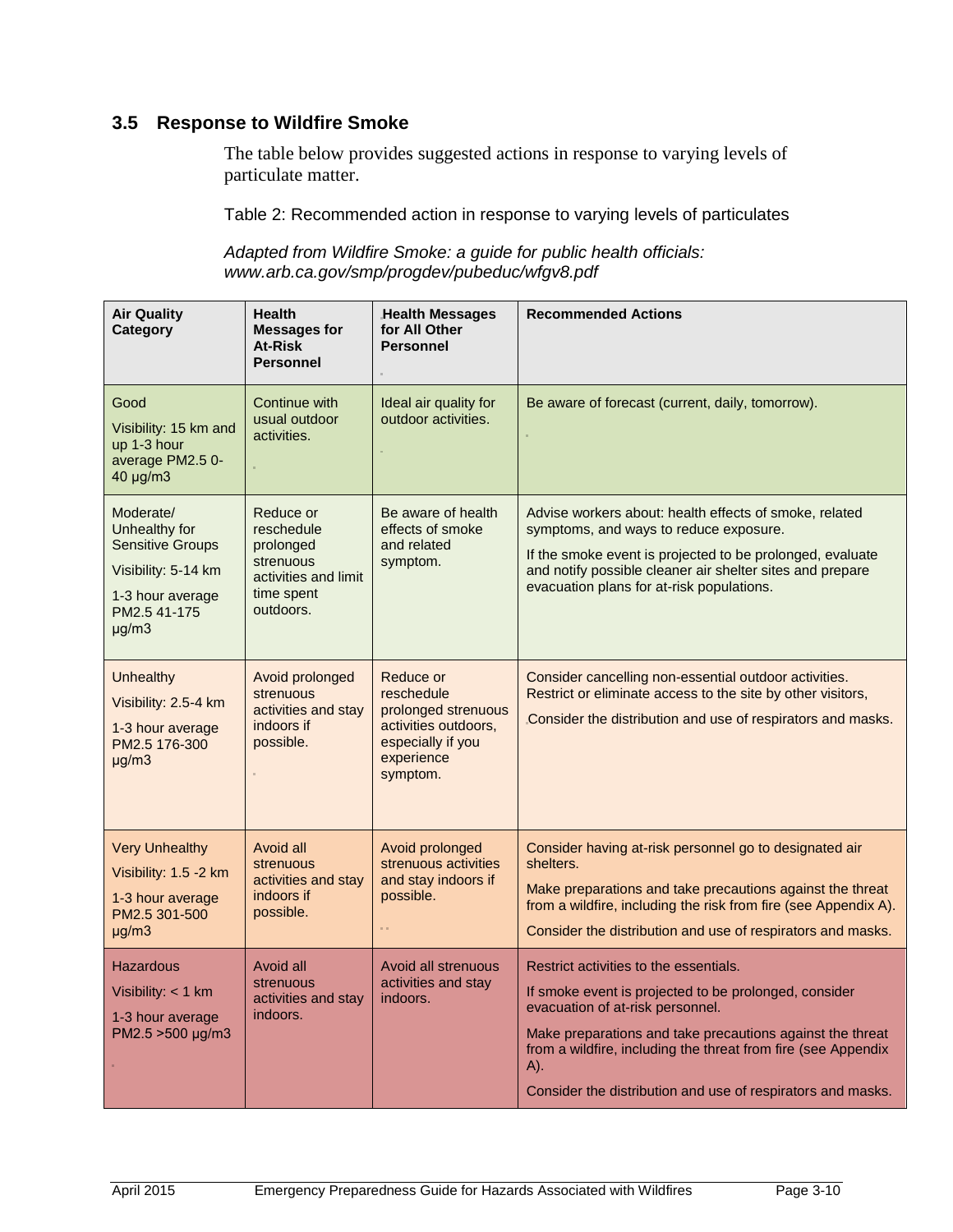#### **3.5.1 Sheltering In Place**

Staying indoors is an effective response to smoke from wildfires and provides the best protection in tightly closed, air-conditioned buildings.

In non-air conditioned or very leaky buildings, staying inside with doors and windows closed may offer little protection. It also poses the risk of heat stress during hot weather. When air quality improves, even temporarily, "air out" your accommodations to reduce indoor air pollution.

Effective clean air shelters should be identified before an event occurs. The information below provides information on equipment that can be used to either improve the indoor air quality of a shelter or help identify candidate buildings for shelters.

#### *Air conditioners*

Air conditioners reduce the amount of outside particulate simply by eliminating the need to open doors and windows for ventilation. Some air conditioners can be fitted with High Efficiency Particulate Arrestance (HEPA) filters (rated at PM2.5), which can capture most of the tiny particles associated with smoke and can further reduce the amount of outside air pollution that gets indoors. Replace filters after a smoke event. Stock sufficient filters in air shelters and replace filters as needed.

#### *Air cleaners*

Air cleaners are expensive but can be effective at reducing indoor particulate levels. Most are not effective at removing gases and odours. The two basic types of air cleaners for particle removal are mechanical cleaners and electronic air cleaners.

Air cleaner effectiveness is usually reported in terms of efficiency but airflow should also be considered. These two factors together are measured as the Clean Air Delivery Rate (CADR). This is a better measure of how a device will actually perform.

Devices that remove gases and odours are relatively costly, both to purchase and maintain. The filtering medium can quickly become overloaded and may need to be replaced often.

#### *Humidifiers*

Humidifiers are not technically air cleaners and will not significantly reduce the amount of particulate in the air during a smoke event. Neither will they remove gases like carbon monoxide. However, humidifiers and dehumidifiers (depending on the environment) may slightly reduce pollutants through condensation, absorption and other mechanisms. The greater benefit of running a humidifier in an arid environment during a smoke event would be to reduce stress on the respiratory system, by keeping the mucus membranes moist.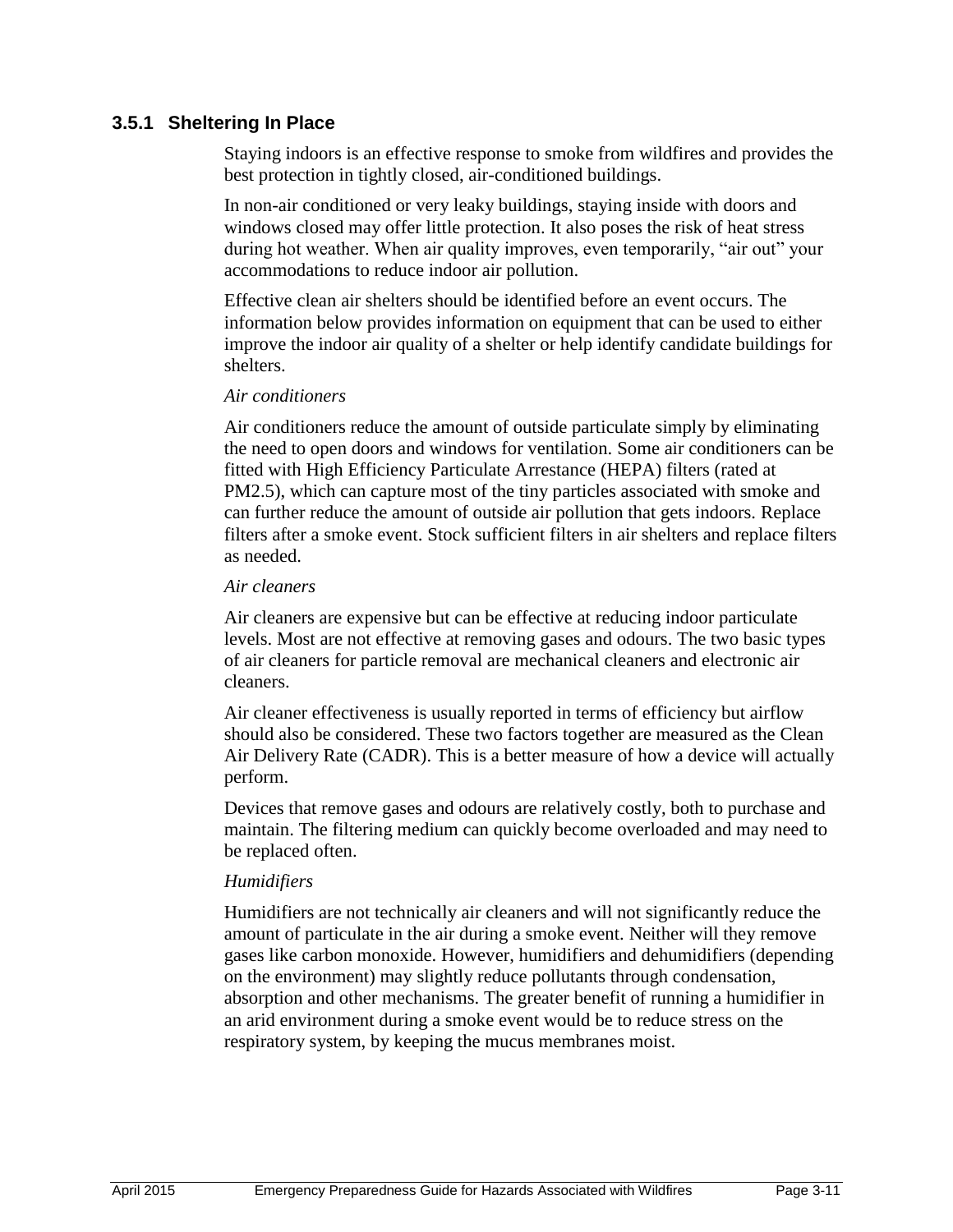#### *Ozone Generators*

Some devices, known as ozone generators, personal ozone devices, "energized oxygen" generators, and "pure air" generators, are sold as air cleaners. However, they are not recommended.

#### **3.5.2 Sheltering in Vehicles**

Sheltering in vehicles can provide limited protection during a smoke event. For best results, keep windows closed and recirculate the inside air.

#### **3.5.3 Reducing Activity Levels**

Minimizing outdoor physical activity reduces exposure to harmful air pollutants. Because particulate matter is inhaled more deeply into the lungs during exercise, minimizing such exposure is important to decreasing the risk of harmful respiratory effects.

#### **3.5.4 Reducing Other Sources of Air Pollution**

Many indoor sources of air pollution can emit large amounts of the same pollutants present in wildfire smoke. These include cigarette smoke, gas, propane, and wood-burning stoves and furnaces. Activities such as cooking, burning candles and incense, and vacuuming can greatly increase the particulate levels in a building.

Reducing indoor air emissions during smoke events may reduce indoor particulate levels. These reductions can help compensate for the increased loading from the outdoor air.

#### **3.5.5 Using Masks and Respirators**

To provide protection during a smoke event, respirators must be able to filter tiny particles (around 0.1 to 0.3 microns) and must fit properly, providing an airtight seal around the wearer's face. N95 or P100 filtration is recommended.

Certain masks designed to filter out larger particles offer little protection (e.g., paper dust masks). The same is true for bandanas (wet or dry), tissues held over the mouth and nose, and surgical masks, which are designed to filter air coming out of the wearer's mouth and do not provide a tight seal.

Workers and the respirators they use must be fit tested. It is difficult to get a good seal on individuals with beards. In order for a respirator to be effective the wearer must be clean shaven where the mask seals to the face. For outdoor workers, or workers who cannot avoid exposure, respirators (as long as they fit properly) offer protection.

In Canada, CSA Z94.4 establishes the requirements for the selection, use and care of respirators. Some Canadian jurisdictions have adopted the updated standard CSA Z94.4-11. Please refer to the regulatory requirements in your area. A good source of information on respirators is the Centers for Disease Control (CDC) Respirator Fact Sheet available at [www.cdc.gov/niosh/docs/2003-144/.](http://www.cdc.gov/niosh/docs/2003-144/)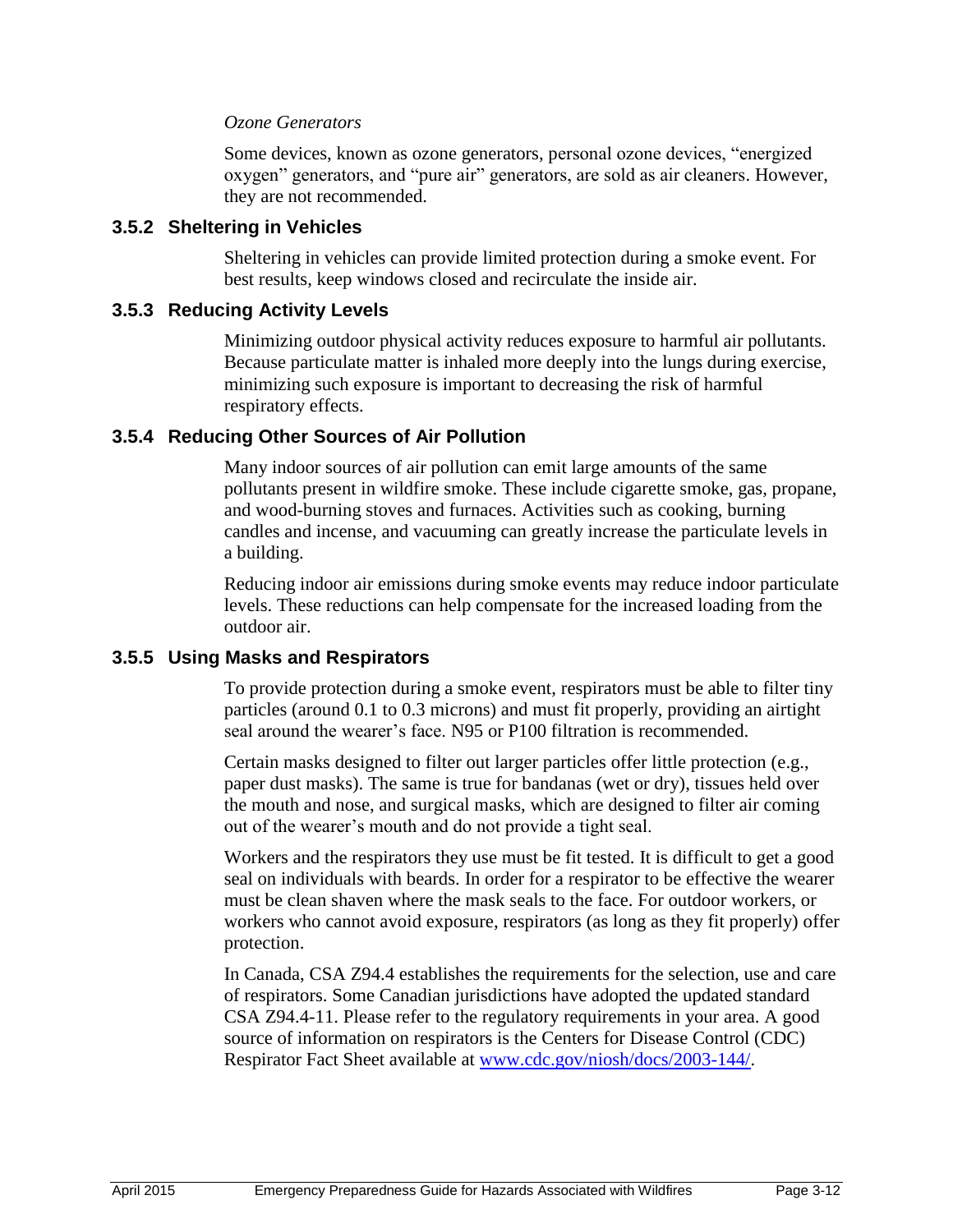#### **3.5.6 Off-site Clean Air Sanctuaries**

During severe smoke events, clean-air sanctuaries or shelters can provide a place for workers to get out of the smoke. These can be located in large commercial buildings, educational facilities, hospitals, shopping malls or any place with effective air conditioning and particle filtration.

#### **3.5.7 Operational Shutdowns**

Curtailing outside activities can reduce exposure to smoke by encouraging people to stay inside and reducing physical activity. Restrictions on industrial emissions may also be warranted depending upon the local air pollution situation and the emission characteristics of particular industries.

Partially shutting down selected operations rather than a complete shutdown can minimize the economic impact of a smoke event, while making it considerably easier to conduct an evacuation and complete shutdown if required. Operations that take a long time to shutdown, or are particularly vulnerable should be among the first candidates for shutdown.

#### **3.5.8 Evacuation**

Evacuations of at-risk and non-essential personnel should be considered when smoke levels become unhealthy.

In a smoke event reduced operations can usually be maintained with a smaller workforce operating with strict safety precautions.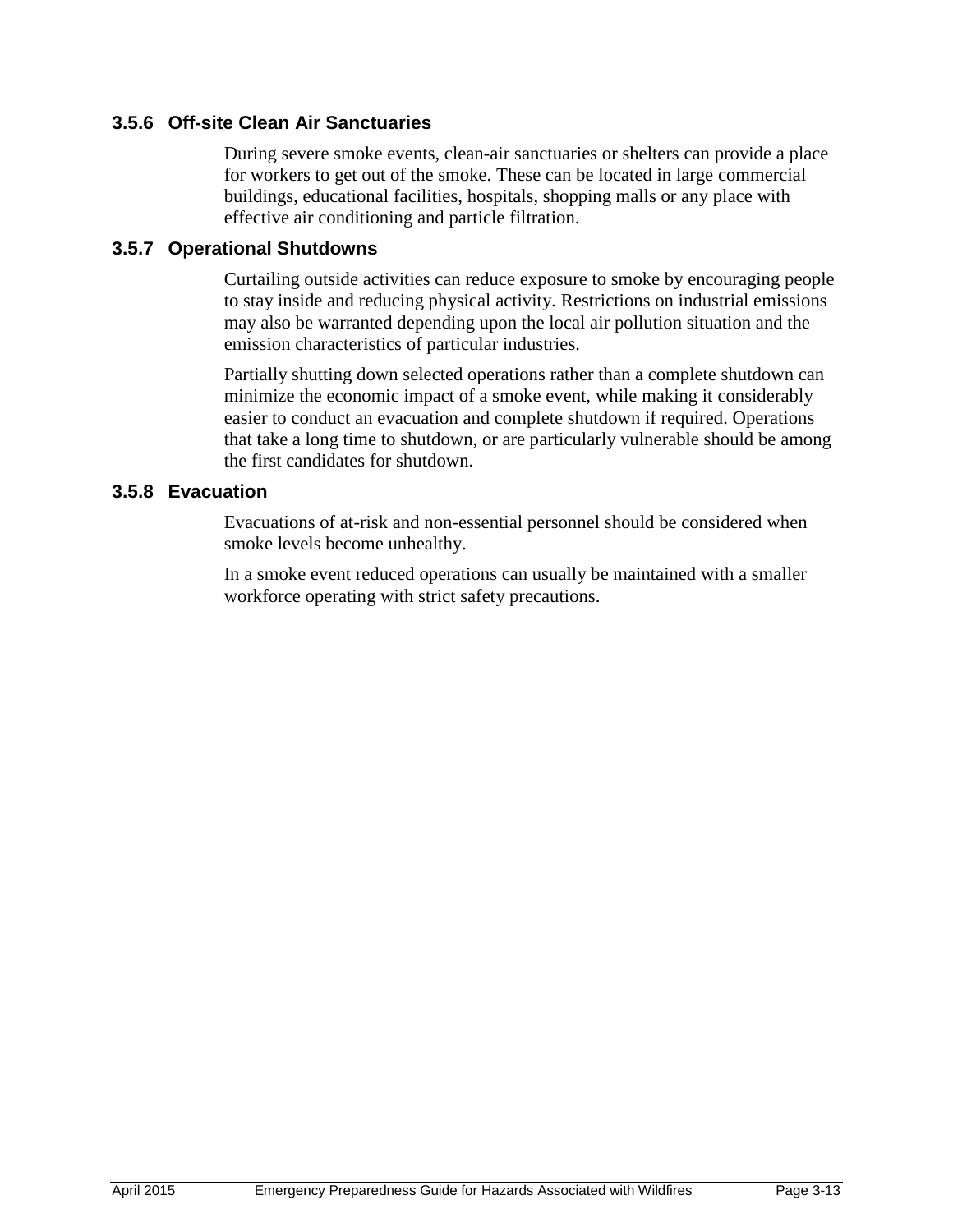#### <span id="page-18-0"></span>**4 Emergency Preparedness for Wildfire**

The purpose of this section is to be able to support the development of emergency response protocols in order to reduce the impacts to workers and operations from emergency wildfires. Operations may be able to develop a degree of resilience to some of the risks from wildfire emergencies through the planning process. There are a range of scenarios that should be considered.

Field workers need to be equipped with tools and information to help them identify and monitor the risk posed by an approaching wildfire so that they can respond appropriately and effectively.

This section includes the following:

- a description of the various tools available to help you understand a wildfire situation [\(Section 4.1\)](#page-19-0)
- a description of the various operational issues that will affect the preparedness of an operation/facility [\(Section 4.2\)](#page-21-0)
- some of the potential hazards that may be present after a wildfire  $(Section 4.5)$  $(Section 4.5)$

One of the greatest risks to oil and gas facilities from an advancing fire front will come from airborne embers that can travel long distances on wind currents. The accumulation of embers near vent openings or under eaves, stairs and other areas may cause a fire that will impact an oil and gas structure.

It is recommended prior to the development of emergency planning and response, a company should work through a wildfire risk assessment for their operation to determine the likelihood of being impacted by wildfires. This will help in development of emergency response plans relevant for wildfire and the operations. Where companies wish to reduce the risk to their operations, the FireSmart Guidebook® for the Upstream Oil and Gas Industry provides guidance for undertaking a wildfire risk assessment and recommendations for reducing potential impacts.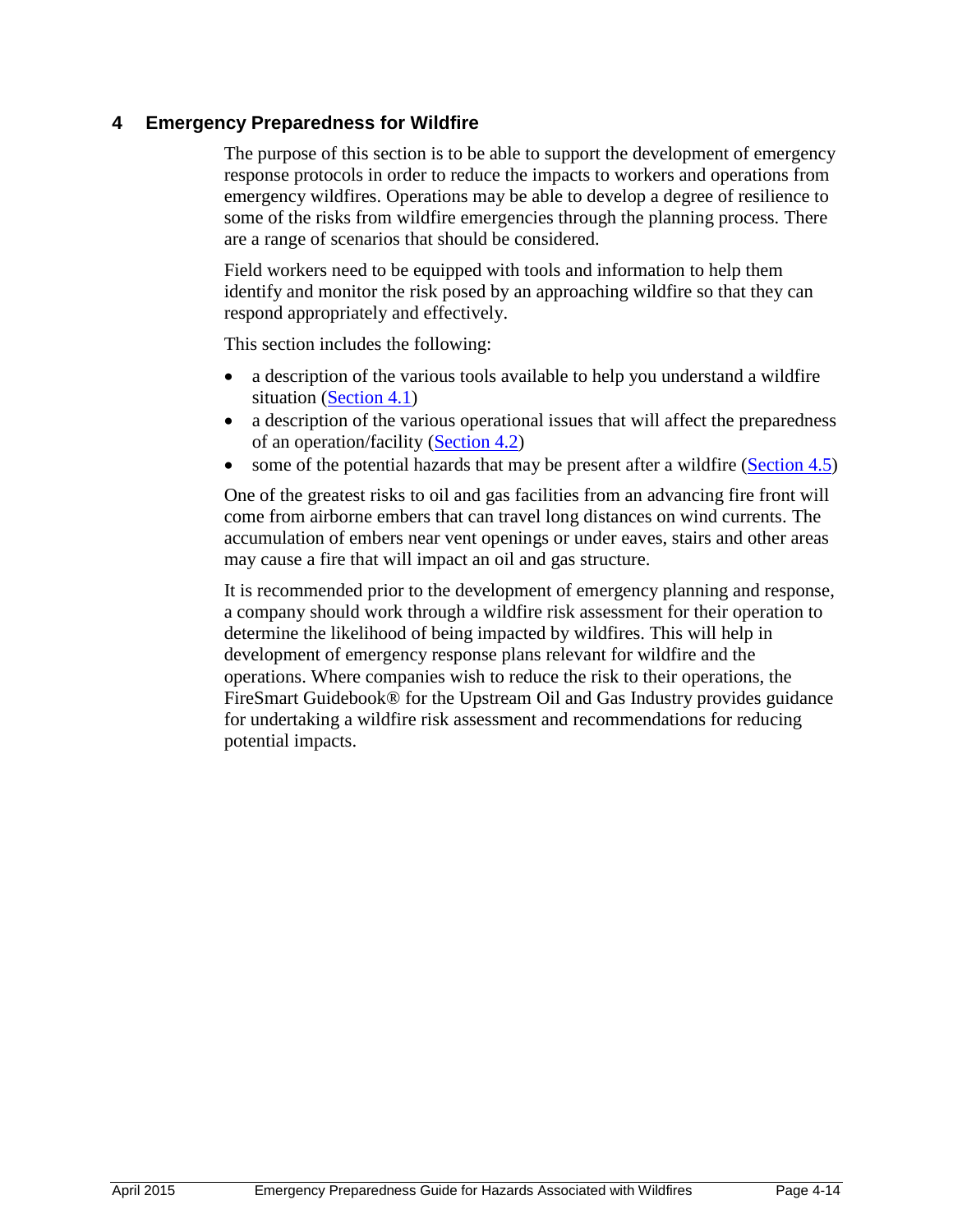#### <span id="page-19-0"></span>**4.1 Understanding a Wildfire Situation**

Understanding the local fire environment, daily weather conditions, current fire situation and preparing facilities and workers for wildfire emergencies can greatly reduce the potential impacts from wildfire.

This section covers the type of information available for emergency decision making prior to and during emergency wildfires.

#### **4.1.1 Fire Danger Ratings**

The Fire Danger Rating system provides a simple and effective tool for assessing the burning conditions in your area.

Provincial authorities issue regional fire danger ratings after considering current weather and fuel conditions. Ratings are accessible on the Internet, on the wildfire information page of your local authority.

The danger ratings are assessed at four different levels:

- **Low:** Fires may start easily and spread quickly, but there will be minimal involvement of deeper fuel layers or larger fuels.
- **Moderate:** Forest fuels are drying and there is an increased risk of surface fires starting. Carry out any forest activities with caution.
- **High:** Forest fuels are very dry and the fire risk is serious. New fires may start easily, burn vigorously, and challenge fire suppression efforts. Extreme caution must be used in any forest activities. Open burning and industrial activities may be restricted.
- **Extreme:** Extremely dry forest fuels and the fire risk is very serious. New fires will start easily, spread rapidly, and challenge fire suppression efforts. General forest activities may be restricted, including open burning, industrial activities and campfires.

The readiness level at a facility should be influenced by the daily fire danger rating, wildfire situation or other wildfire information.

Always be mindful of the risk level in your area, and prepare accordingly. During extreme conditions wildfires can travel dozens of kilometers in a single day. Understanding the likelihood and probable locations of where the threat may originate is crucial to applying the correct mitigation measures.

#### **4.1.2 Using Current Wildfire Situation Updates and Information**

Early detection of wildfires and ongoing monitoring of wildfires can significantly reduce risks to individuals and operations.

There are a number of resources available to monitor wildfires. These include local news channels, radio stations and websites, government sources including federal, provincial and local, communications with internal sources, or other sites in the area, alerts and government advisories, and social media sources.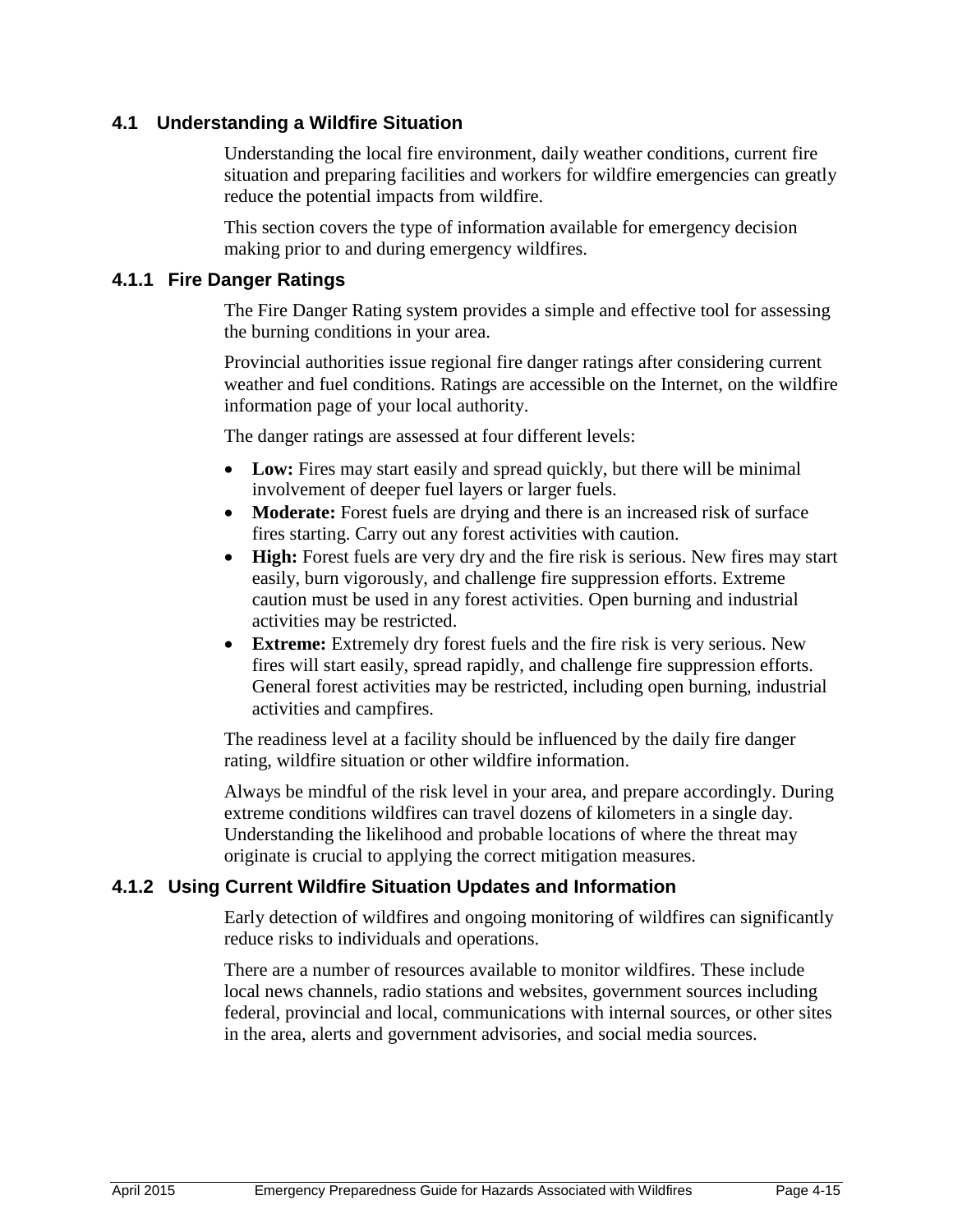Local Industry Liaison personnel, Information Officers or other government officials can provide your company with real time wildfire information including

- the number of wildfires in your area,
- the size and predicted spread of wildfires near your operation,
- the likelihood that you will be impacted by wildfire or smoke and estimate length of time you may be impacted and
- the imminent wildfire threat to personnel or operations.

In some jurisdictions these roles are established during the wildfire season with the purpose of providing stakeholders with a one window point of obtaining real time updates on wildfires. Some wildfire agencies also distribute local information to stakeholders with wildfire status and updates specifically designed for their use. Establishing theses contacts prior to a wildfire emergency is recommended.

Information critical to the safety of workers and risk to the operations should be shared with supervisors and managers as well as contractors working in the area.

#### **4.1.3 Additional Sources of Wildfire Information**

Utilize relevant provincial or federal emergency response information sources. Some sources of information are listed in Appendix B.

#### **4.1.4 Establishing Communication Systems**

It is important that operators make informed decisions during a current wildfire event. Conditions can change rapidly and unexpectedly, so established communication systems are important.

During a current wildfire situation, employees require clear lines of communication from their employer through their supervisor.

In a wildfire situation rely on information from your supervisor and direction from government officials and emergency response teams. Listen to the radio, check the Internet, call people you know in the area, and talk to supervisors to make sure you are aware of the latest official information and instructions.

It is recommended that company contact personnel are identified and the flow of communications during emergencies is clearly established prior to an incident to ensure information is passed seamlessly through all areas of the company.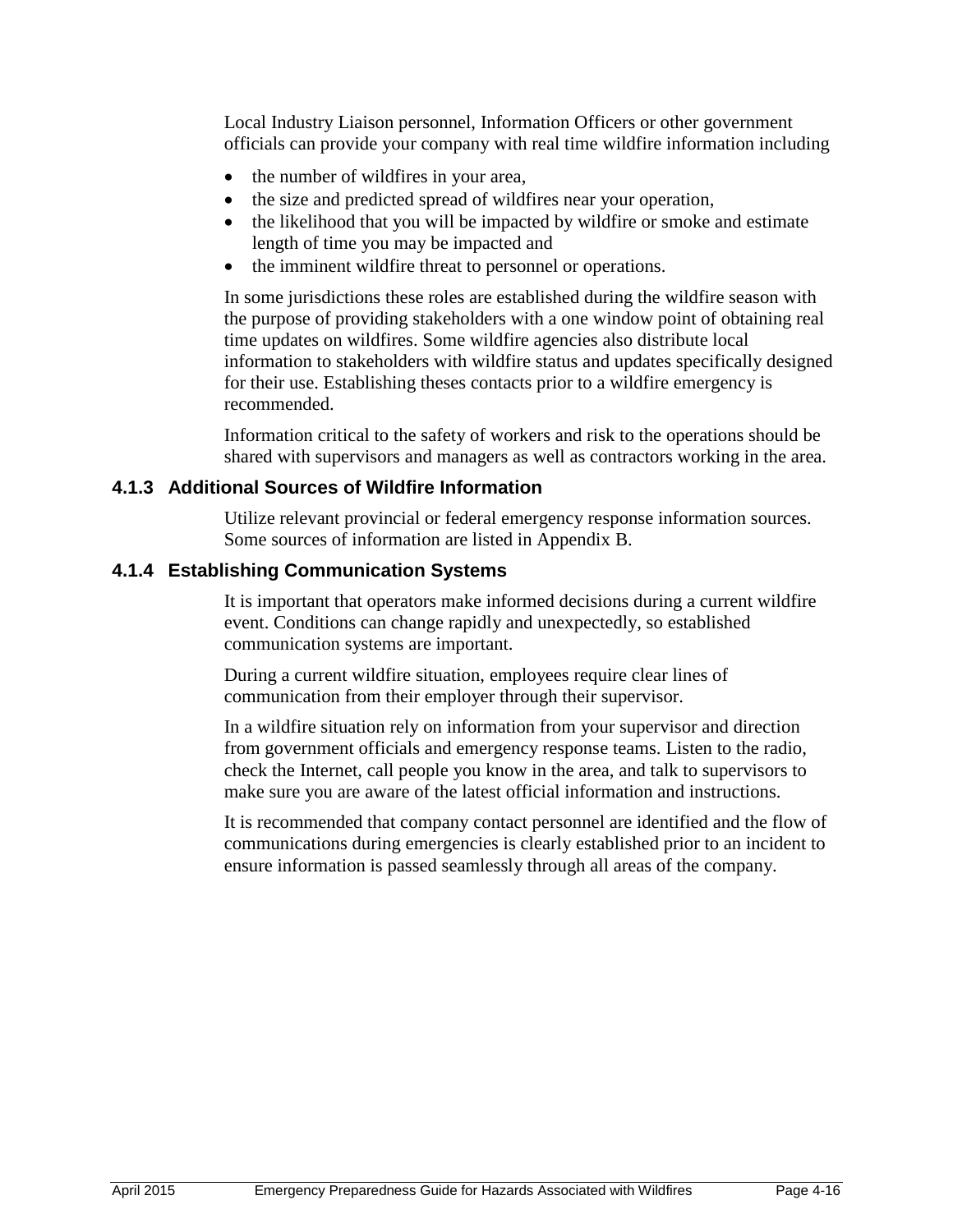#### <span id="page-21-0"></span>**4.2 Preparedness During a Wildfire Event**

The ability of operators to respond during a wildfire event will significantly affect the assessment of risk from the fire. Many of these factors are under control of the operator.

Key considerations include the following:

- $\bullet$  the establishment of trigger points [\(Section 4.2.1\)](#page-21-1)
- $\bullet$  the availability of secure routes for evacuation [\(Section 4.2.2\)](#page-22-0)
- $\bullet$  the capacity to transport all personnel [\(Section 4.2.3\)](#page-23-1)
- $\bullet$  the availability of shelter in place plans and locations [\(Section 4.2.4\)](#page-23-2)
- collaborative relationships and partnerships  $(Section 4.2.5)$
- the capacity to respond co-operatively and effectively with neighbouring facilities, residents and emergency response teams
- the capacity to operate facilities safely and effectively in an emergency
- the presence of an evacuation plan and established emergency procedures
- the presence of known check in points and procedures
- the availability of trained first responders
- the availability of adequate protection equipment
- water availability
- recovery considerations following a wildfire or wildfire smoke event

#### <span id="page-21-1"></span>**4.2.1 Establishment of Trigger Points**

Emergency response planning should include consideration of trigger points to help an operation decide when to change or modify their operations. A trigger point is defined as a point of reference from which predetermined actions take place.

It is important to consider factors specific to the operational environment when developing trigger points for wildfire response planning. These may include time to evacuate, distance of the operation from the fire or smoke, or physical features such as a river or road.

Wildfire evacuations could involve a few different scenarios and it is important to understand how your trigger points will relate to various threats.

**Tactical evacuation:** May occur when the emergency wildfire situation has escalated with little notice where authorities recommend an immediate evacuation due to an emerging wildfire threat.

**Strategic evacuation:** May occur when a wildfire threat in not imminent however is likely to impact the operation. Projected time of impact of a probable threat will be provided by provincial or municipal authorities. This may also occur when smoke from wildfire is affecting air quality of the operation where a full or limited evacuation is recommended.

Specialized resources and expertise should be utilised where internal expertise is limited. Operational personnel should be involved in developing these triggers,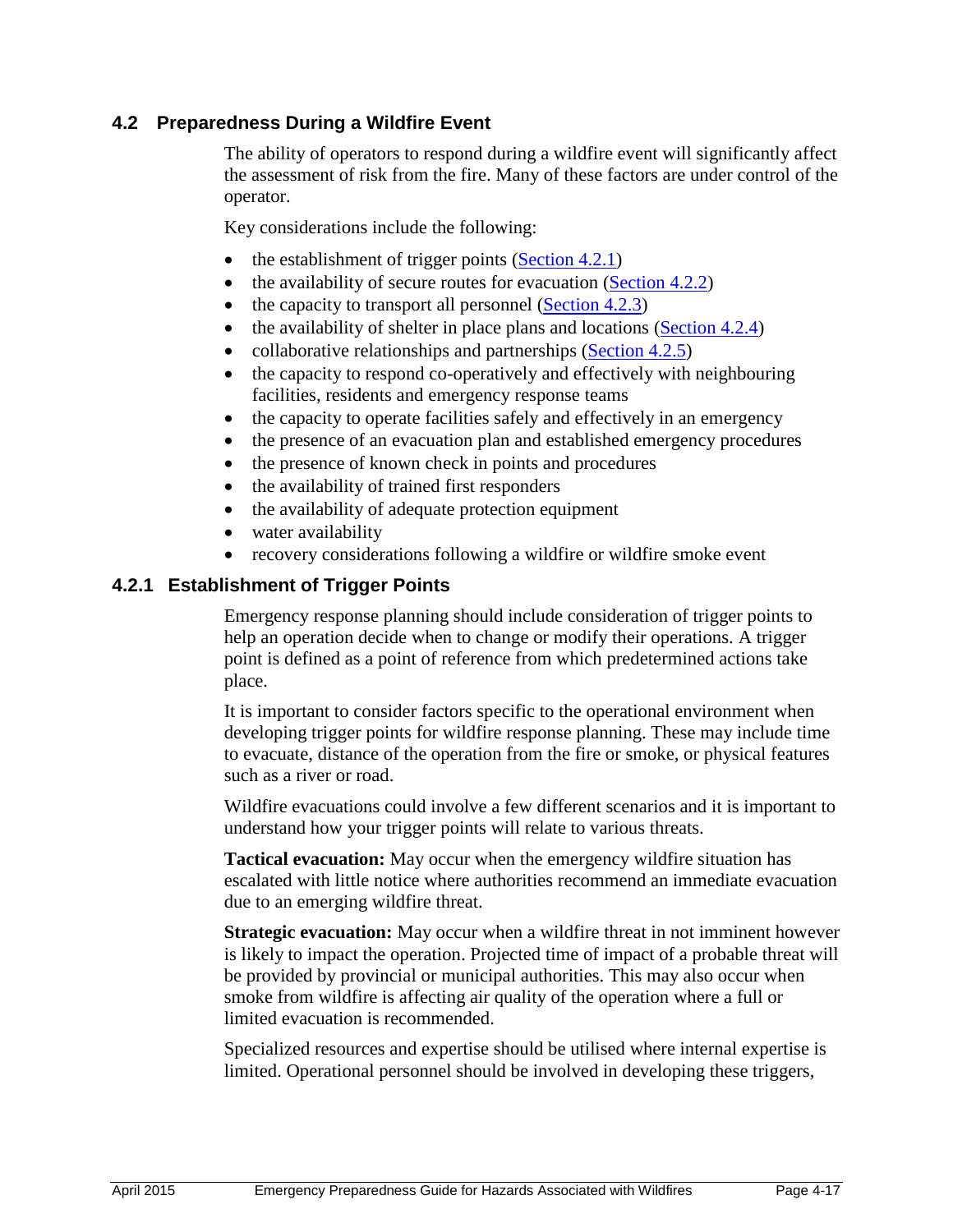and emergency response plans and associated trigger points should be communicated to workers.

#### <span id="page-22-0"></span>**4.2.2 Evacuation Planning**

Emergency wildfires may cover large geographical areas. When planning for evacuation it is essential to understand which direction a wildfire threat may come from, considerations for size of potential wildfires and the rate at which wildfires may travel.

A wildfire situation may limit the usability of emergency evacuation routes. For example, the road out of an area may be blocked by fire, smoke or a vehicle. Smoke may prevent helicopters from landing, slow traffic down or the increased volume of traffic on a critical road may lead to congestion. Alternative evacuation routes should be considered.

Evacuation planning should be integrated with other operators working in the same area to ensure that emergency response measures are well coordinated. This will reduce the chance of incidents occurring as a result of the evacuation process and traffic congestion.

The following are some key considerations for access roads and evacuation routes:

- If there is potential for the main access to be cut off by a wildfire, alternative emergency evacuation routes (two-way access) should be identified and developed including potential helicopter landing pads for remote sites.
- Identify adjacent waterways that can be accessed by boat if applicable.
- Provide Wildfire and other Emergency Service personnel with the ability to open locked gates.
- The road should provide two-way access with a travel surface of not less than 6.1 metres wide.
- A roadway curvature radius should be at least 30 metres, measured from the centerline. This is a Fire Department standard.
- Road gradient should not exceed 10 per cent.
- Dead-end roadways that are more than 90 metres in length should be constructed with a turnaround at the terminus having no less than 18 metres turning radius or a hammerhead "T" alternate turnaround.
- All gates should be located at least 9 metres off the main roads and should not open outward. Gate openings should provide a clear opening of not less than 0.6 metres wider than the travelled way.
- Bridges should be designed and built with an all-weather surface capable of supporting heavy pieces of equipment travelling across the bridge. Weight limits should be clearly posted at the approaches to each bridge.
- Notice to Airmen (NOTAM) will be established around active wildfires and could affect aviation operations.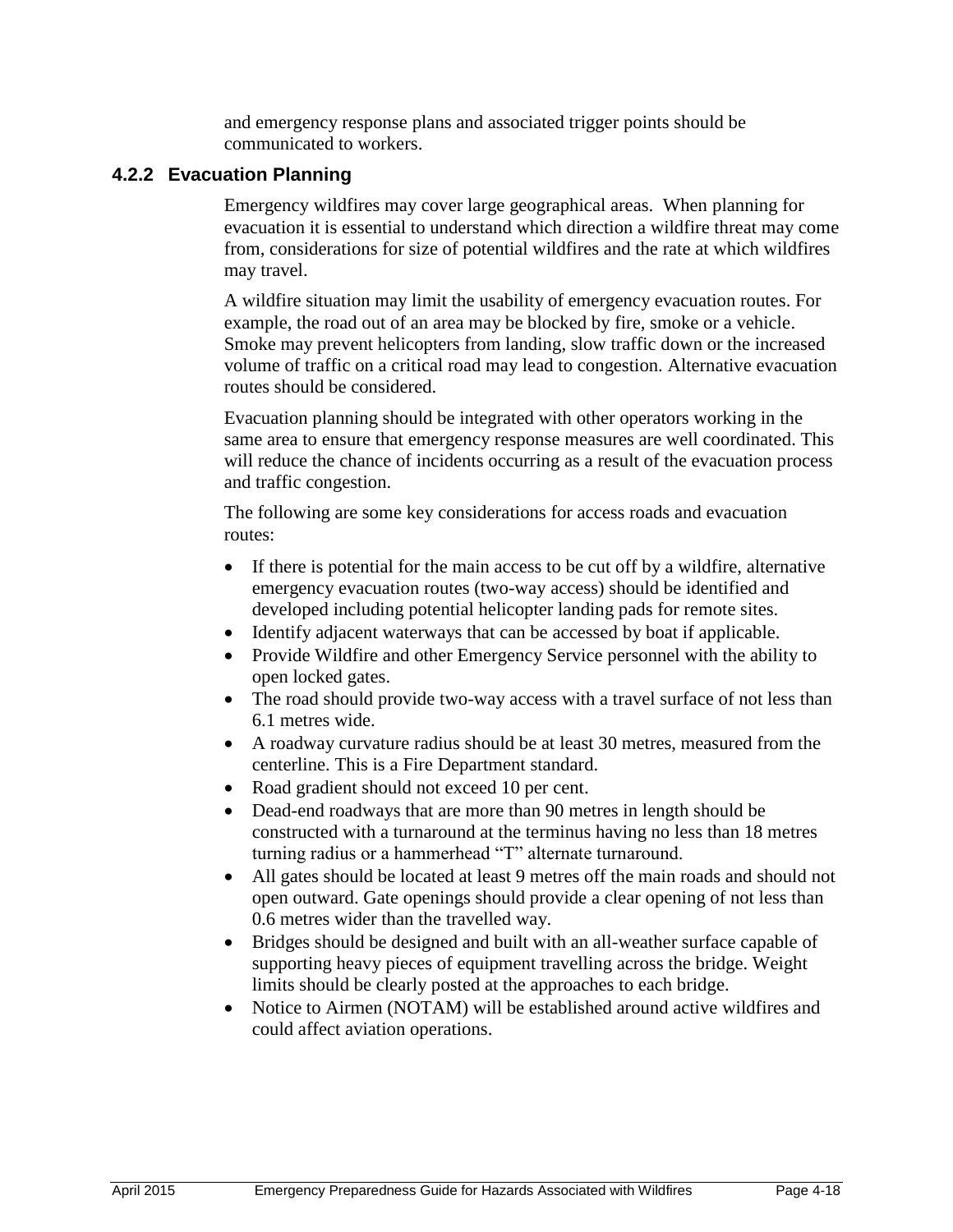#### <span id="page-23-1"></span>**4.2.3 Transportation of Personnel**

Ensure the capacity to transport all personnel is available. This capacity must take into account congestion during an emergency, and restricted access caused by the wildfire event.

It is important to identify workers who are at risk from wildfires and prioritize their evacuation. Those who are particularly vulnerable include:

- personnel in remote or difficult to access locations,
- personnel who are out of cellular phone range or difficult to contact,
- personnel at risk of losing their evacuation route,
- personnel with pre-existing medical conditions and
- personnel without access to first responders.

Procedures should be in place to account for other personnel including customers, visitors and contractors, to ensure their safety.

Ensure employees are trained and familiar with the emergency response plan, and prepare an emergency transportation plan for use during evacuations.

#### <span id="page-23-2"></span>**4.2.4 Shelter in Place and Mustering**

Shelter in place and mustering procedures should be established as part of emergency response planning. This information should be included in documented emergency response plans, and communicated to workers. Considerations for planning have been included in Appendix A.

Recent research and formulae for building safety zones for fire fighters can also be used as a helpful guide to estimate the size of safety zones required to accommodate all personnel.

#### <span id="page-23-3"></span>**4.2.5 Collaborative Relationships and Partnerships**

It is important to establish strong information sharing relationships with operators in the area and residents.

#### <span id="page-23-0"></span>**4.2.6 Hazards During Recovery of Operations**

Hazards may arise following a wildfire event that should be considered during recovery process. Some of these may include

- deep burning ground fires,
- potential of flare ups,
- snag trees or trees and branches that have been "hung up",
- hot ash pits,
- air borne dust and ash,
- reduced visibility and air quality in windy conditions,
- damage to infrastructure or systems and
- falling trees due to root-burnout.

Workers should be made aware of potential hazards following a wildfire event, and possible mitigation controls including inspections prior to resuming operations.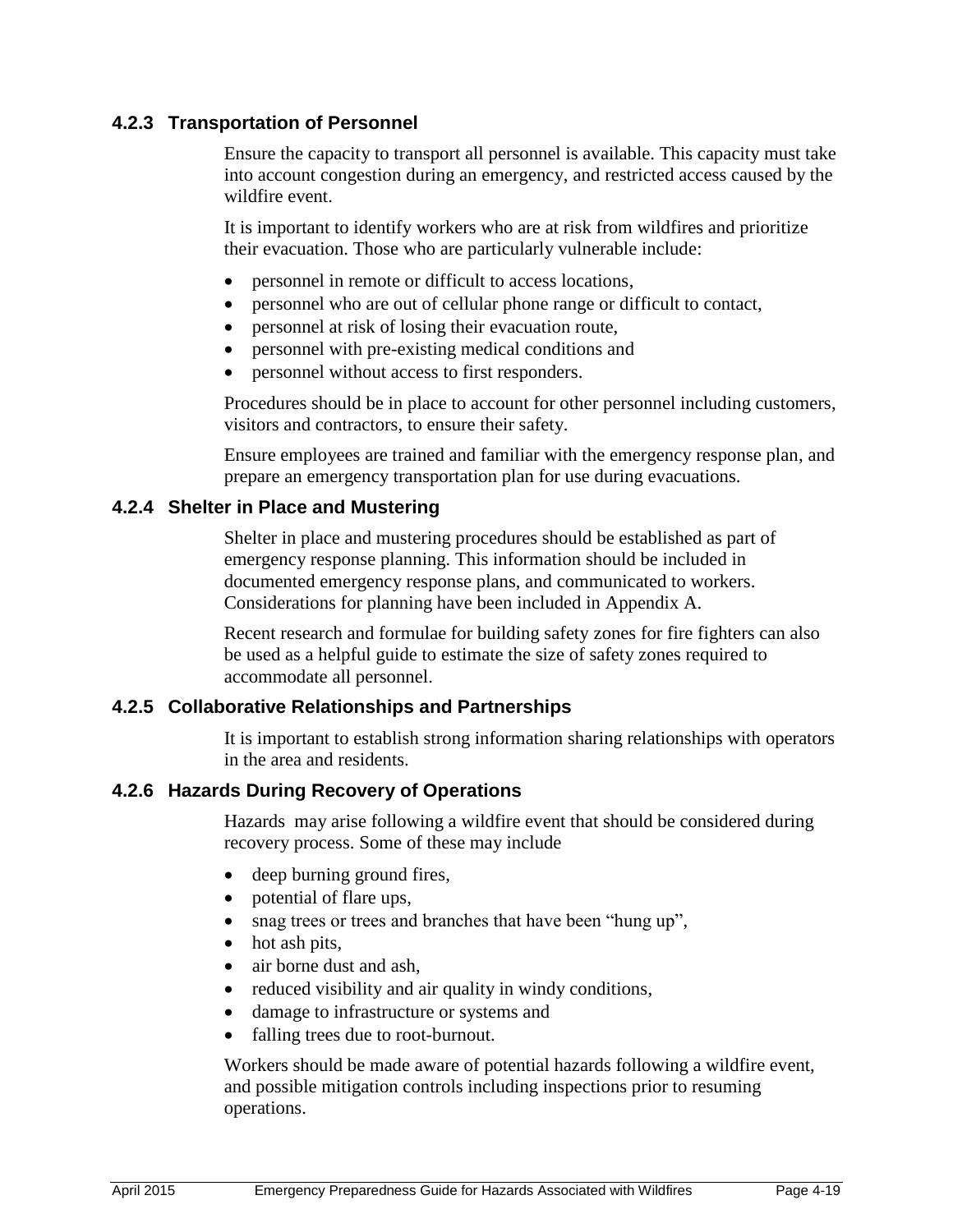#### **5 Conclusion**

Working in a forested or grassland environment comes with some inherent risk including that from wildfire. There are some unique hazards associated with wildfires that should be considered when operators are developing emergency response plans. These hazards may present prior to, during or after a wildfire event.

Organizational emergency planning should identify the unique hazards associated with wildfires and smoke. An effective emergency response plan should minimize the hazardous impact and assist in developing operational resilience during wildfires.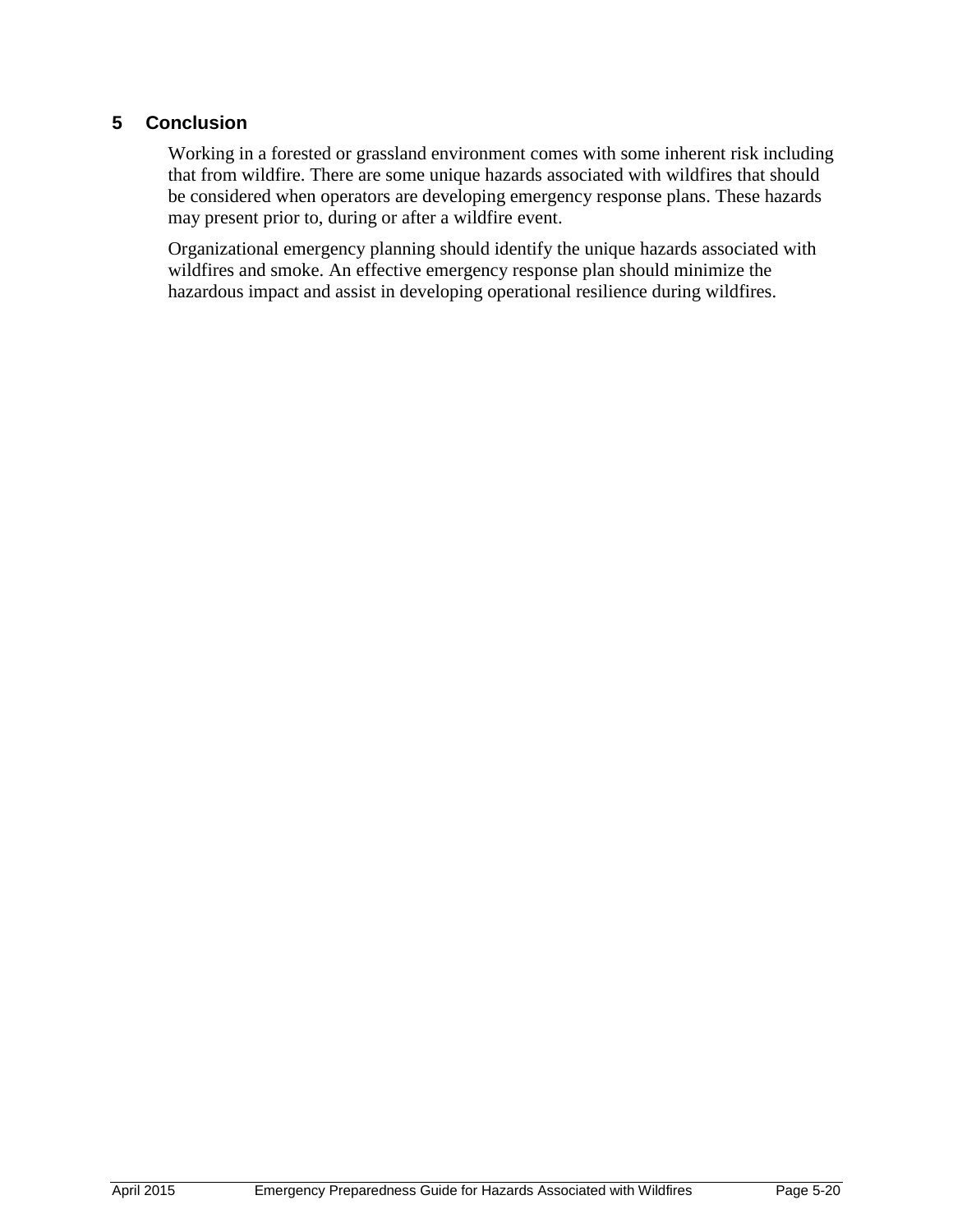**Appendix A Wildfire Preparedness Considerations**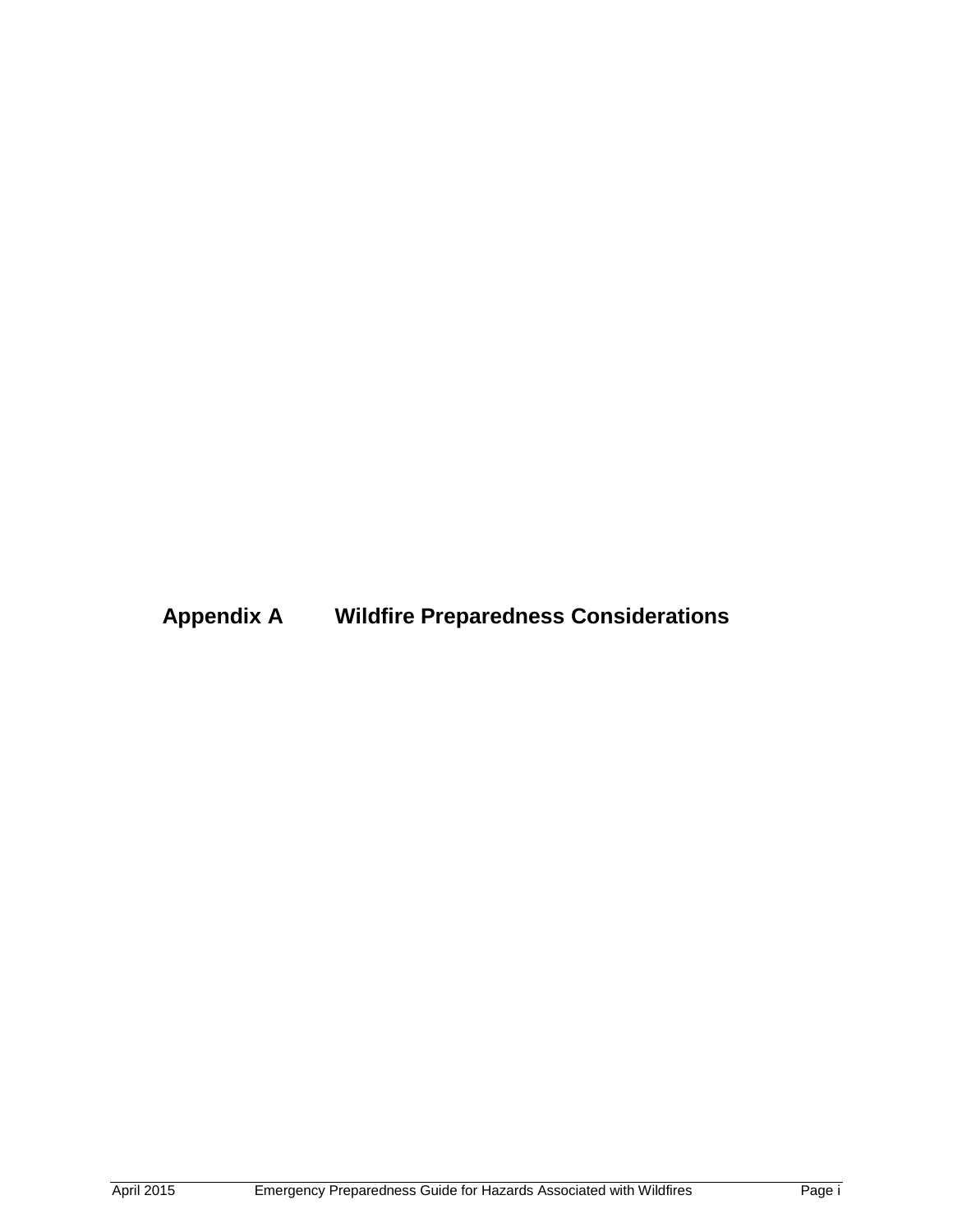#### **A.1 Wildfire Precautions**

The following list of precautions can be used to assist the facility operator to prepare for a wildfire. This is not a complete list and the reader is encouraged to use the FireSmart® Guide.

- Determine the minimum number of personnel required to operate during a wildfire event, and plan accordingly.
- Have emergency contact information readily available and prominently displayed.
- Ensure that emergency contact information is shared with provincial emergency management agencies.
- Make sure all emergency equipment is maintained and spare batteries are available.
- Ensure there are multiple lines of communication to emergency information such as land lines, cell phones, two-way radios and radio receivers. Make sure they have spare batteries and are charged.
- Keep a sufficient supply of emergency safety equipment such as respirators. See 3.5.5 for more information on respirators.
- Keep an adequate number of appropriate fire extinguishers in strategic locations (such as near loading docks and waste collection areas) and maintain them properly.
- Maintain a water supply and equipment to control small fires in accordance to company policy and applicable regulations.
- If your water pump uses electrical power, consider a gasoline or diesel powered pump or generator in case electricity is cut off during a fire. Be aware of the risks of storing a large quantity of fuel. Use an appropriate storage facility that is protected against vehicle impacts and fire. See section A.2 below for more.
- Have appropriate tools, such as rakes, axes, saws, ladders, buckets and shovels, available to help control small fires while waiting for emergency personnel to arrive.
- Identify, mark and communicate the location of safe areas to personnel. See section A.2 for more information.
- Identify and monitor the condition and availability of roads and evacuation routes. See section 4.2.2 for more information.
- Consider providing basic wildfire suppression training to those who will be key in suppressing wildfires in your operation.
- Consider the use of wildfire suppression sprinkler systems (portable or permanent) for structural protection in conjunction with the local fire department or local emergency response agency. Prior to activating remote wildfire suppression sprinklers, ensure workers initiate the system from a safe location.
- Determine the minimum number of personnel required to operate and respond during a wildfire event, particularly during peak vacation periods e.g., statutory holidays, July and August.

Note: All plans to protect the health and safety of personnel should take into account sudden changes that may occur in emergency situations, such as low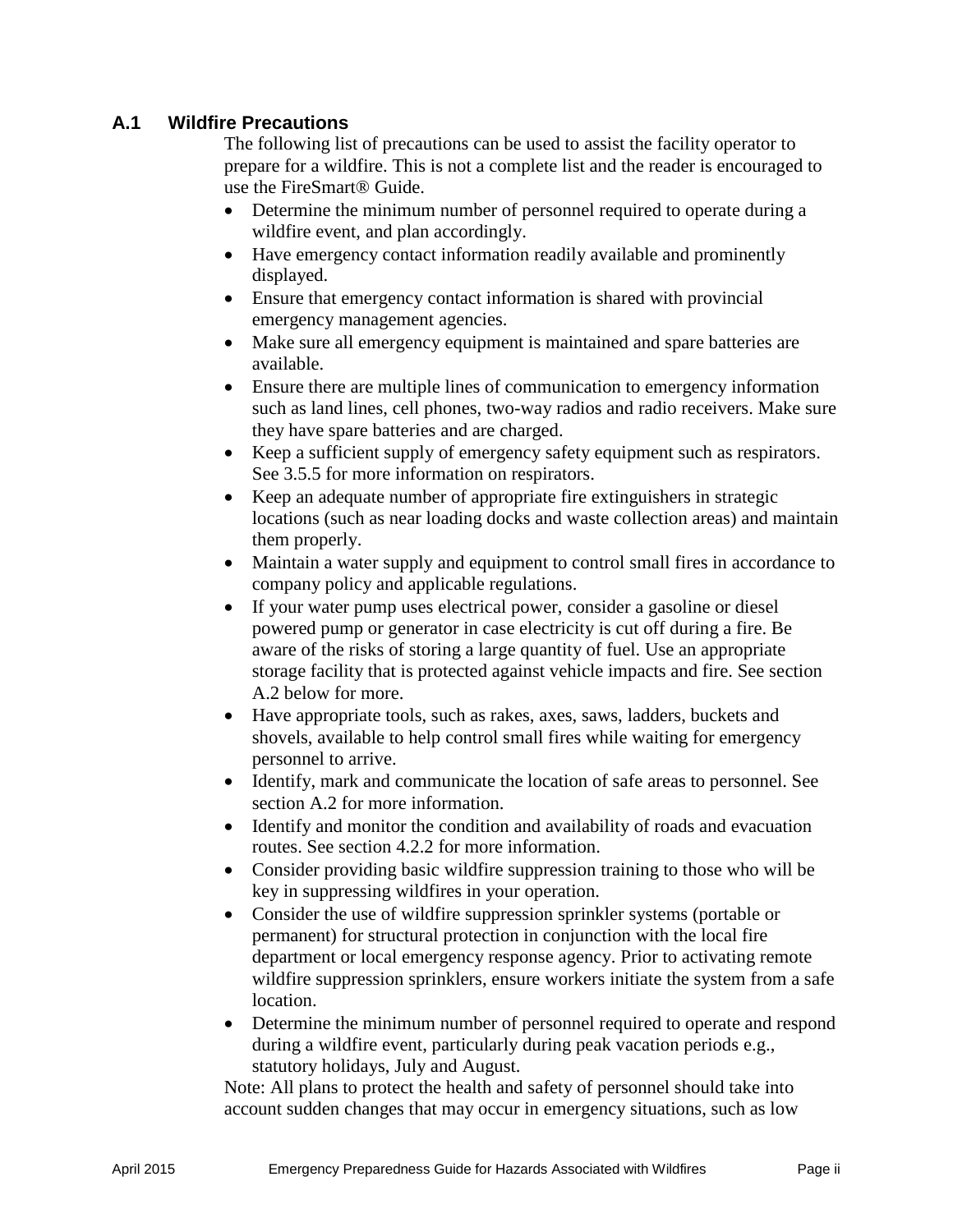visibility from smoke or the unexpected loss of an evacuation route, loss of communications, critical infrastructure and power outages.

#### **A.2 Identification and Preparedness of Temporary Safe Areas**

The following are some key considerations for temporary safe areas:

- Identify individuals that have smoke intolerances and ensure early priority evacuation arrangements.
- If using a temporary safety area(s), ensure adequate space is determined for number of personnel. If unsure, a wildfire behavior expert should be consulted when determining location and size of safe areas.
- Alternative safety area(s) should be identified to account for smoke drift that would compromise the primary area.
- The temporary safe areas should be gravel, mineral soil or frequently mowed grass (post green up).
- If practical the site should have a water source.
- Identify site marshals or managers who would be responsible for managing the safe area.
- Where at all possible, safe areas should be on flat ground and away from slopes.
- Ideally the site should have alternate access routes and/or have a helicopter landing area. If helispots are designated, ensure that the locations are clearly marked and appropriately marshalled so that the helicopter is able to land safely.
- Helipad or helispot locations should be provided to emergency management authorities and local rotary wing companies in advance.
- The site should have a GPS location that is documented in the Emergency Response Plan and the location information should be posted at the site.
- Sites should be clearly marked and areas where multiple access points exist, consider marking the direction of travel to get to the safe area as visibility may be reduced from smoke.
- The site should have adequate space for the personnel, vehicles and equipment that would normally be expected to utilize the safe area including helicopters.
- Provisions should be made for providing first aid and emergency medical services at these locations.
- Consider storing basic supplies such as potable water and other supplies at a safe area for use during an emergency.

Smoke is a serious threat during a wildfire. See Section 3.5 for more on identifying effective shelter areas for smoke events.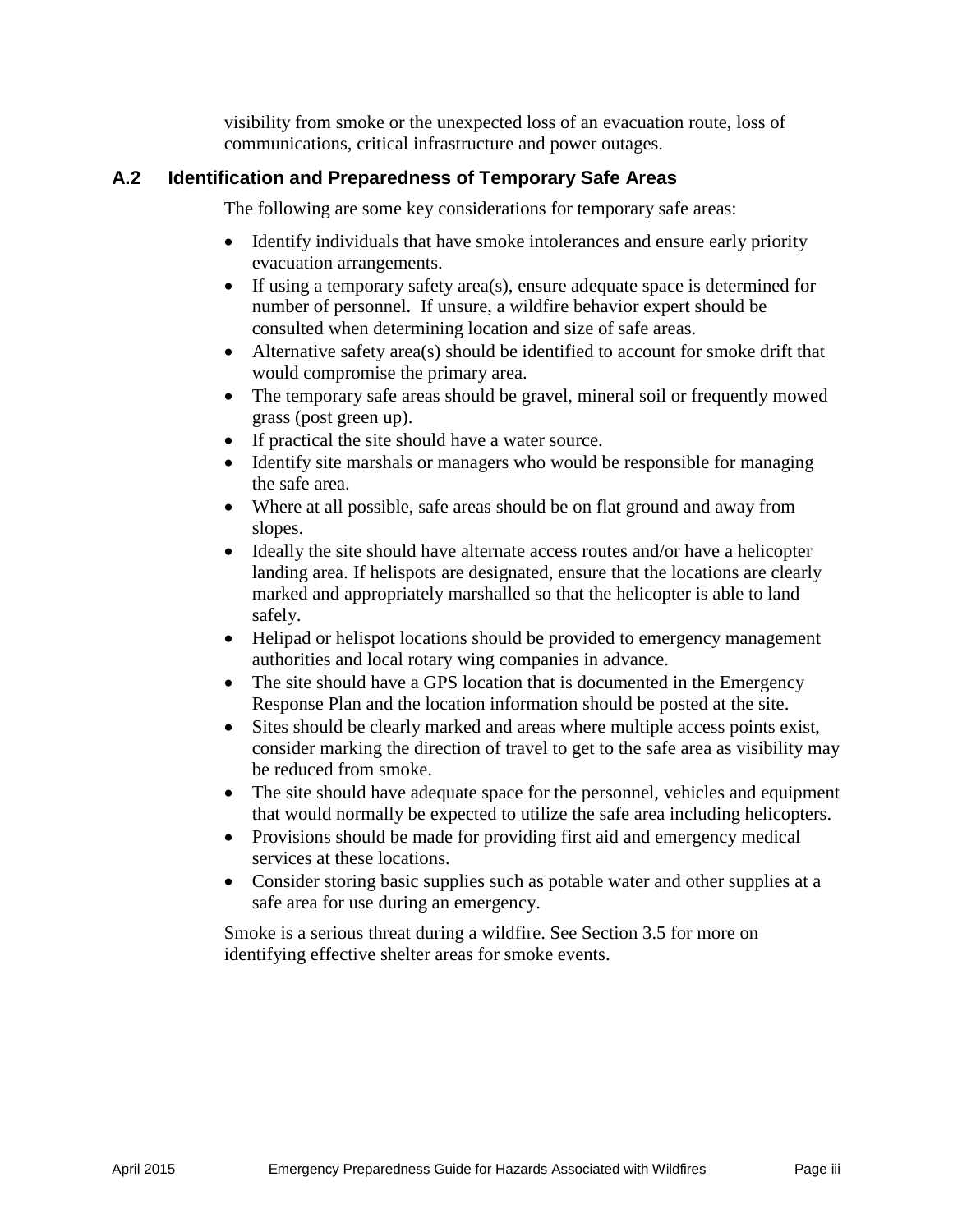#### **A.3 Initial Response to Wildfire**

The response to wildfire will depend on the threat posed by the fire. Specific responses for a site are available in the site's emergency plans.

Once fire has been identified as a threat, preparations should commence including:

- Locate and contact all personnel including visitors and others.
- Restrict further access to the site.
- Ensure adequate supplies of food and water available.
- Review and improve the condition of sites (e.g., reduce flammable material).
- Check safety equipment.
- Check and test communications.
- Contact and inform officials and company officials.
- Establish and maintain clear lines of communication with the organization in charge of emergency operations.
- Review the emergency documentation.
- Check and record transportation resources.
- Enact emergency transportation plan.
- Communicate to all personnel the relevant emergency plans, safety sites, safety equipment locations and communication systems.

If the fire threat is severe or immediate, consider a partial shutdown or full shutdown and a complete evacuation. The emergency plan for a site should contain explicit and clear conditions for when these measures are necessary. When they are unavailable, and communications are down, field personnel must assess the risks using the indicators provided in Section 4.1. In this unlikely case, field personnel should err on the side of caution.

Partial shutdowns can be useful to reduce the risks involved with a complete evacuation while minimizing the economic impact of an evacuation. The process of evacuation can entail serious risks, particularly if poor visibility makes driving hazardous. In these situations, the risks posed by driving with reduced visibility need to be weighed against the potential benefits of evacuation.

When issuing an evacuation order, pay close attention to the destination. It must be considerably safer than the site. Pay particular attention to the potential for smoke to affect the evacuation centre (see Section 3 for more).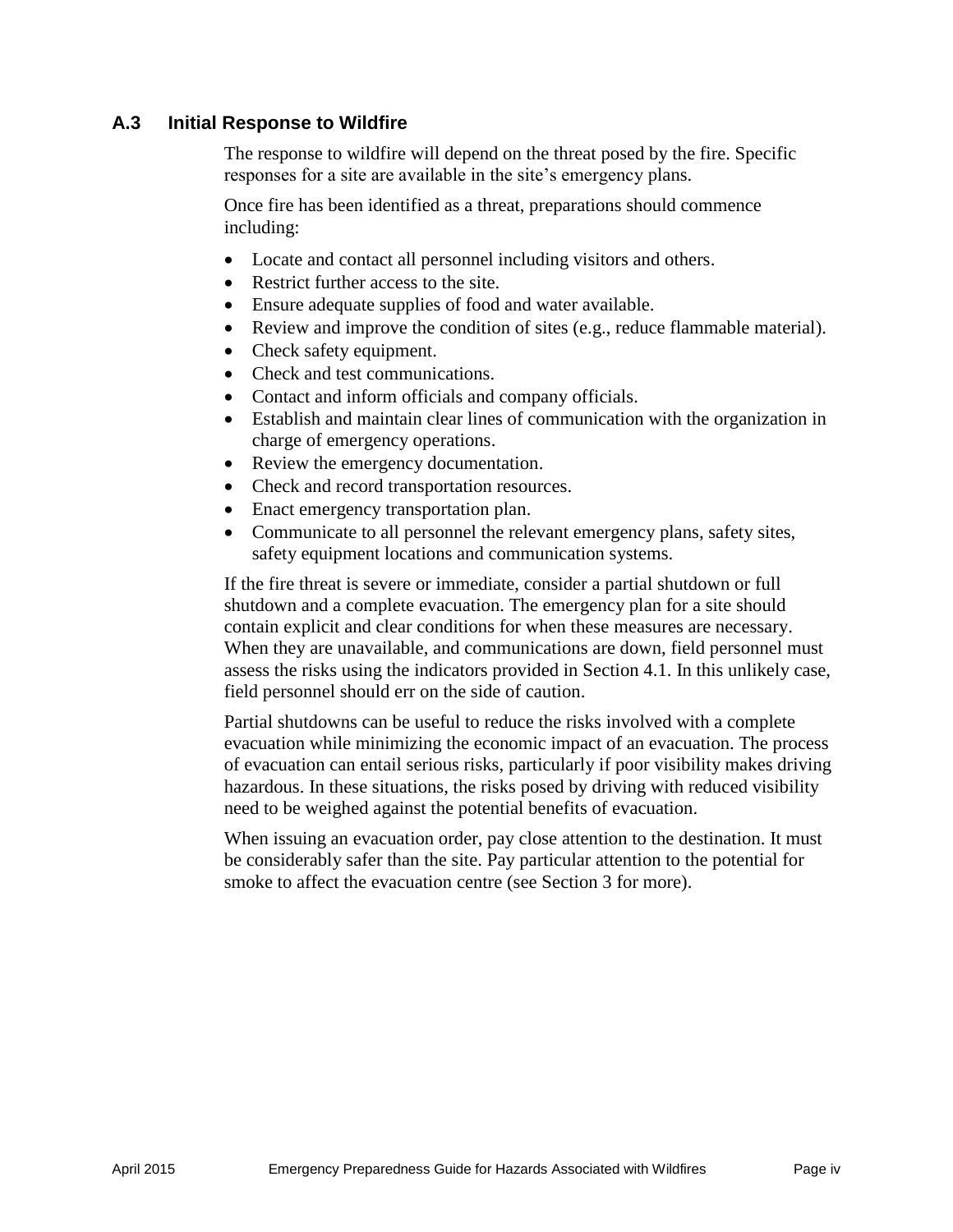## **Appendix B Resources**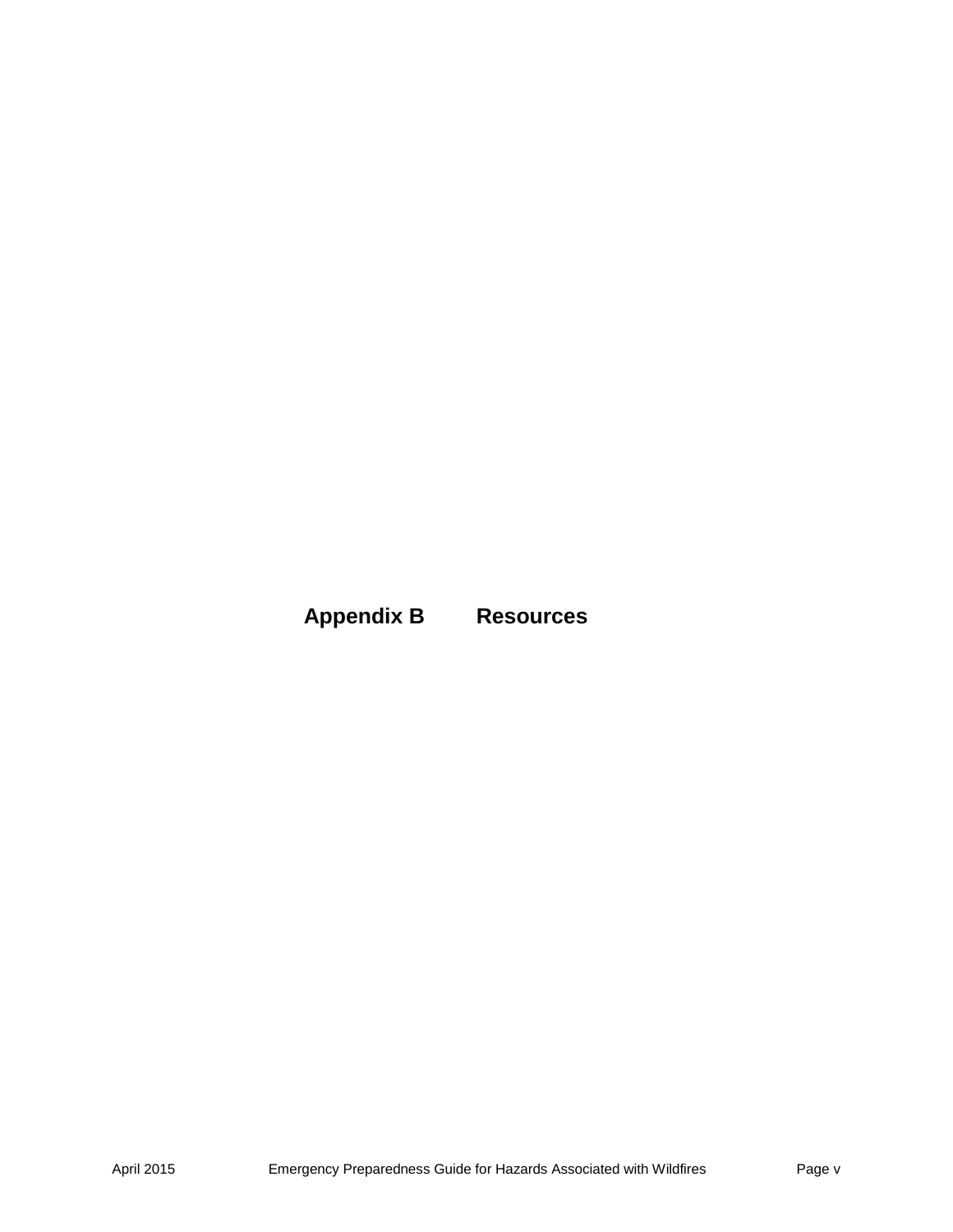The following resources are helpful:

#### **B.1 Oil & Gas Industry**

- CAPP Best Management Practices Wildfire Prevention [\(www.capp.ca/getdoc.aspx?DocId=132380&DT=NTV\)](http://www.capp.ca/getdoc.aspx?DocId=132380&DT=NTV)
- **FireSmart® Guidebook for the Oil and Gas Industry**  [\(www.firesmartcanada.ca/resources-library/firesmart-guidebook-for-the-oil](http://www.firesmartcanada.ca/resources-library/firesmart-guidebook-for-the-oil-and-gas-industry))[and-gas-industry\)](http://www.firesmartcanada.ca/resources-library/firesmart-guidebook-for-the-oil-and-gas-industry))

#### **B.2 Alberta**

- **Alberta Environment and Sustainable Resources Development (ESRD):** Provides wild fire information and provides links to sites that monitor the current forest fire situation and conditions in Alberta [\(wildfire.alberta.ca/\)](http://wildfire.alberta.ca/)
- **Alberta Environment and Sustainable Resources Development (ESRD) Wildfire Info Facebook Page:** Provides wildfire information in an accessible format [\(www.facebook.com/AlbertaWildfireInfo\)](http://www.facebook.com/AlbertaWildfireInfo).
- **Alberta Fire Bans:** Provides a single portal for information on all fire bans, fire restrictions and forest areas closures in Alberta [\(albertafirebans.ca\)](https://albertafirebans.ca/).
- **Alberta Wildfire System and FireWeb** [\(wildfire.alberta.ca/fire-smart-industry/alberta-wildfire-system-fire-web.aspx\)](http://wildfire.alberta.ca/fire-smart-industry/alberta-wildfire-system-fire-web.aspx) FireWeb can be used to spatially view a variety of data including current wildfire information, historical fire data and the Wildfire Threat Assessment Model which assists users in better understanding, evaluating assessing wildfire threat around their values.
- **Alberta Forest Management Regulations Part I**  [\(www.qp.alberta.ca/570.cfm?frm\\_isbn=9780779729159&search\\_by=link\)](http://www.qp.alberta.ca/570.cfm?frm_isbn=9780779729159&search_by=link)
- **Alberta Forest and Prairie Protection Act** [\(www.qp.alberta.ca/574.cfm?page=F19.cfm&leg\\_type=Acts&isbncln=97807](http://www.qp.alberta.ca/574.cfm?page=F19.cfm&leg_type=Acts&isbncln=9780779726554&displ%20ay=html) [79726554&displ ay=html\)](http://www.qp.alberta.ca/574.cfm?page=F19.cfm&leg_type=Acts&isbncln=9780779726554&displ%20ay=html)
- **Alberta Forest Protection Regulations Part II**  [\(www.qp.alberta.ca/574.cfm?page=1972\\_310.cfm&leg\\_type=Regs&isbncln=](http://www.qp.alberta.ca/574.cfm?page=1972_310.cfm&leg_type=Regs&isbncln=9780779728282%20&display=html)) [9780779728282 &display=html\)](http://www.qp.alberta.ca/574.cfm?page=1972_310.cfm&leg_type=Regs&isbncln=9780779728282%20&display=html))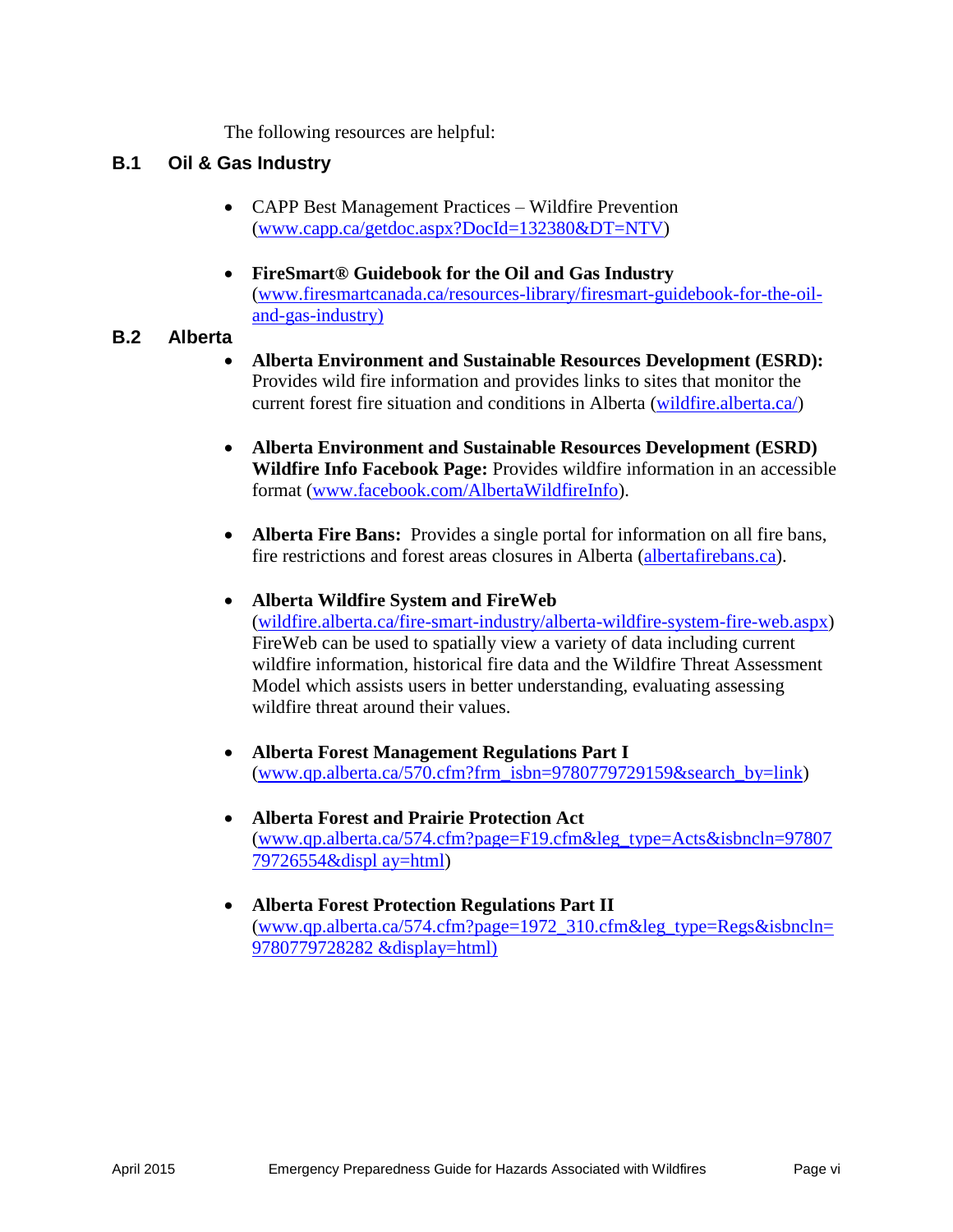#### **Alberta Wildfire app**

Through the use of links and GPS (Global Positioning System) the app is able to give people the most up to date and detailed information on wildfires in Alberta **(**[itunes.apple.com/ca/app/alberta-wildfire/id626977403?mt=8](https://itunes.apple.com/ca/app/alberta-wildfire/id626977403?mt=8) for Android [play.google.com/store/apps/details?id=ca.ab.gov.ABWildfire&hl=en](https://play.google.com/store/apps/details?id=ca.ab.gov.ABWildfire&hl=en)**).** 

 **Government of Alberta – Alberta Sustainable Resource Development**  [\(esrd.alberta.ca/\)](http://esrd.alberta.ca/)

#### **B.3 British Columbia**

- **British Columbia – Ministry of Forests and Range**  [\(bcwildfire.ca/\)](http://bcwildfire.ca/)
- **Emergency Management BC (**[embc.gov.bc.ca/em/hazard\\_preparedness/Wildfire\\_Information.html](http://embc.gov.bc.ca/em/hazard_preparedness/Wildfire_Information.html)**):**  Provides wild fire information and provides links to sites that monitor the current forest fire situation and conditions in British Columbia.

#### **B.4 Northwest Territories**

 **nwtfire.com** [\(www.nwtfire.com/cms/\)](http://www.nwtfire.com/cms/)

#### **B.5 Saskatchewan**

 **Government of Saskatchewan – Environment – Wildfire Management** [\(www.environment.gov.sk.ca/fire\)](http://www.environment.gov.sk.ca/fire)

#### **B.6 Additional Resources**

#### **Active Fire Mapping Program**

The Active Fire Mapping Program is an operational, satellite-based fire detection and monitoring program managed by the USDA Forest Service Remote Sensing Applications Center (RSAC) located in Salt Lake City, Utah. The Active Fire Mapping program provides near real-time detection and characterization of wildfire conditions in a geospatial context for the continental United States, Alaska, Hawaii and Canada. Detectable fire activity across all administrative ownerships in the United States and Canada are mapped and characterized by the program [\(activefiremaps.fs.fed.us/?extent=canada\)](http://activefiremaps.fs.fed.us/?extent=canada).

 **Fire Danger Class** [\(wildfire.alberta.ca/fire-danger-forecasts/default.aspx\)](http://wildfire.alberta.ca/fire-danger-forecasts/default.aspx)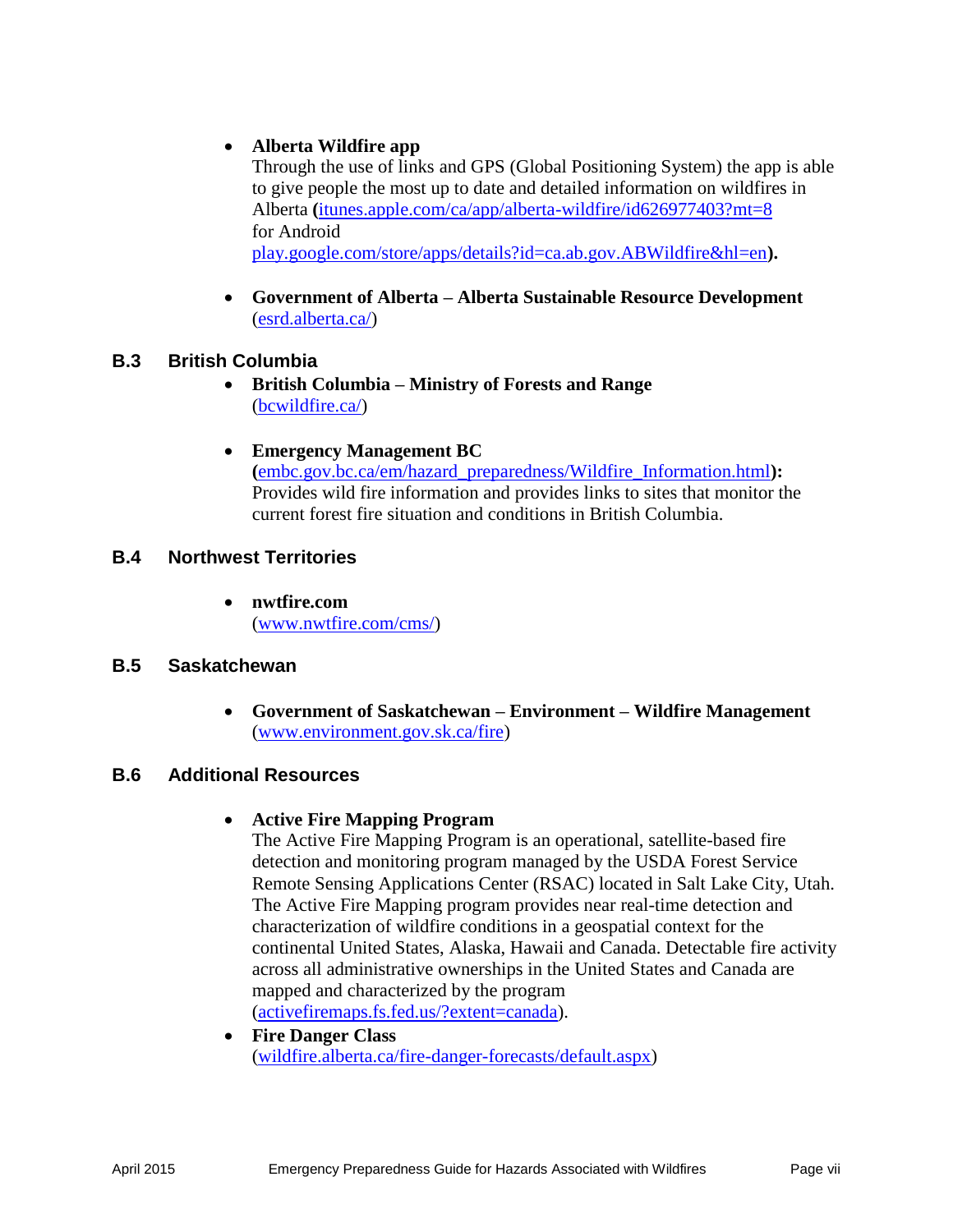#### **MODIS**

[\(modis.gsfc.nasa.gov/\)](http://modis.gsfc.nasa.gov/) In remote areas MODIS can be a useful tool for monitoring large wildfires.

### **Prometheus Wildfire Growth Model**

[\(firegrowthmodel.ca/\)](http://firegrowthmodel.ca/) Prometheus can be used to determine potential risk to an operation through wildfire simulations.

 **[Smoke Exposure from Wildland Fires: Interim Guidelines for Protecting](http://www.gov.mb.ca/health/publichealth/wildlandfiresmokeexposure.pdf)  [Community Health and Wellbeing](http://www.gov.mb.ca/health/publichealth/wildlandfiresmokeexposure.pdf)**

[\(www.gov.mb.ca/health/publichealth/wildlandfiresmokeexposure.pdf\)](http://www.gov.mb.ca/health/publichealth/wildlandfiresmokeexposure.pdf)

#### **The Canadian Interagency Forest Fire Centre (CIFFC)**

[\(www.ciffc.ca\)](http://www.ciffc.ca/): Provides operational wildland fire-control services, as well as management and information services to member agencies. In addition to coordinating services for all of the provinces, territories and the federal fire management agencies, CIFFC often coordinates the sharing of resources with the United States and other countries.

Its **FireWire** online fire-data service is free and constantly updated [\(www.ciffc.ca/index.php?option=com\\_content&task=view&id=25&Itemid=2](http://www.ciffc.ca/index.php?option=com_content&task=view&id=25&Itemid=27) [7\)](http://www.ciffc.ca/index.php?option=com_content&task=view&id=25&Itemid=27).

#### **The Canadian Wildland Fire Information System (CWFIS)**

The Government of Canada website is a computer-based tool that monitors fire danger conditions across Canada. It creates daily fire weather and fire behaviour maps year-round and hot-spot maps throughout the forest fire season, generally between May and September. It also uses satellites to detect fires [\(cwfis.cfs.nrcan.gc.ca/home\)](http://cwfis.cfs.nrcan.gc.ca/home).

- **Understanding fire weather**  [\(wildfire.alberta.ca/fire-weather/understanding-fire-weather.aspx\)](http://wildfire.alberta.ca/fire-weather/understanding-fire-weather.aspx)
- **Wildland firefighter safety zones: a review of past science and summary of future needs)** [\(www.fs.fed.us/rm/pubs\\_other/rmrs\\_2014\\_butler\\_b001.pdf\)](http://www.fs.fed.us/rm/pubs_other/rmrs_2014_butler_b001.pdf)
- **CAPP Guide: Emergency Response Planning: Shelter-In-Place Instructions** [\(www.capp.ca/getdoc.aspx?DocId=103587&DT=NTV\)](http://www.capp.ca/getdoc.aspx?DocId=103587&DT=NTV)
- **Canadian Smoke Newsletter 2014 ed. Wildfire Smoke from Start to Finish** [\(www.iawfonline.org/CSN\\_2014.pdf\)](http://www.iawfonline.org/CSN_2014.pdf)